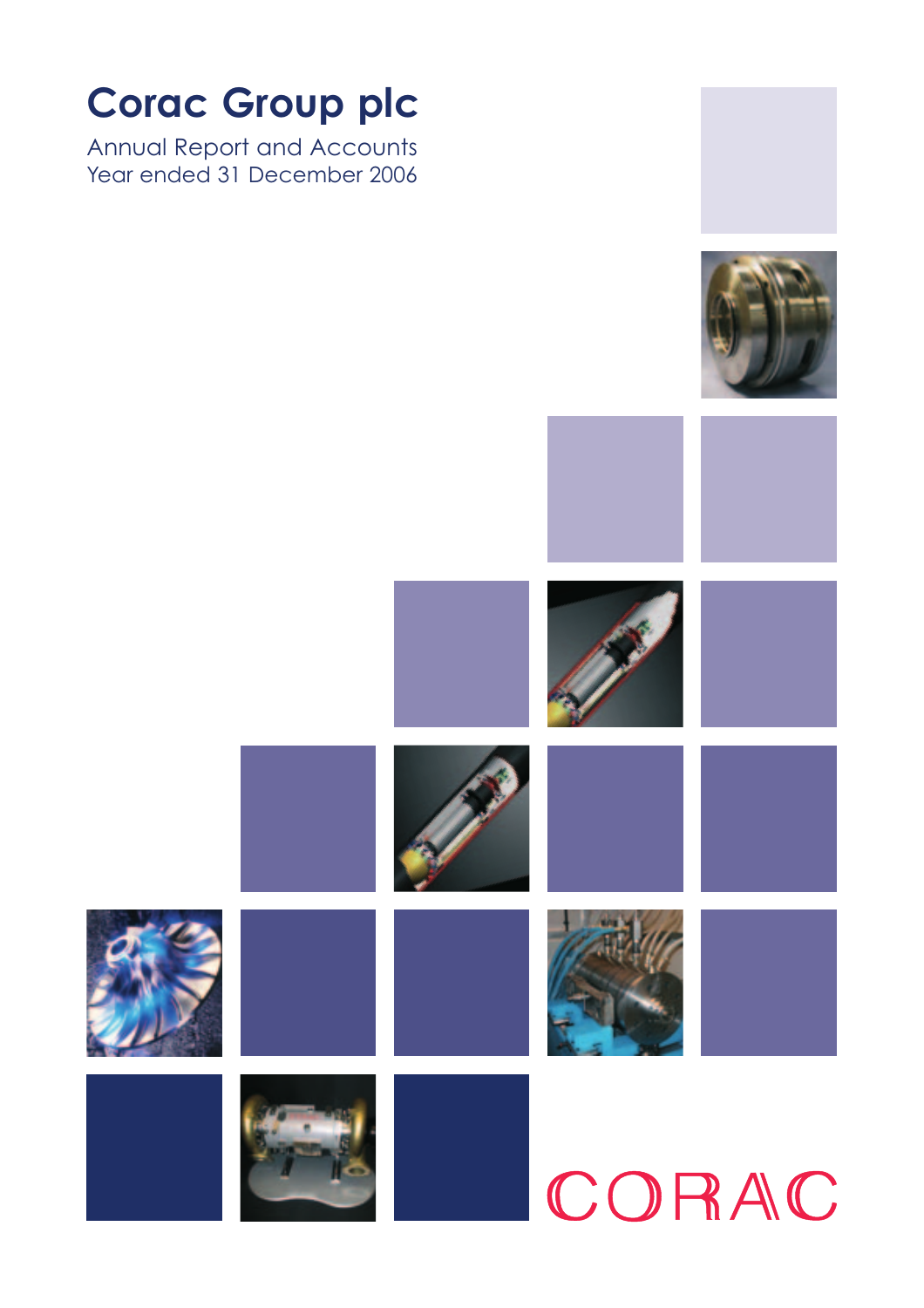*Corac Group plc is an intellectual property, engineering and licensing group specialisting in air bearings and micro turbo compressor technology. The Group strategy is to generate revenues from the commercial development and exploitation of its core technologies, which provide innovative products that will give end users significant operational benefits.*

*• Turbo boosting by Corac's high speed compressor has significantly improved the overall efficiency of other compressor systems.*





- *Using Corac's 150 kW machine as a first stage for LMF's high pressure compressors has proved to give an eco friendly solution.*
- *The downhole gas compressor is being tested in a flow loop as the final stage before deployment down a producing well in 2008. The enhancement of ultimate recovery from gas wells is world changing technology for the industry.*



*The unique capabilities of the Group are founded on the skills and knowledge of its expert staff, who continue to grow the Group's IP portfolio and know-how. All employees are members of the Company's stock option scheme, which helps to motivate them and aligns their aims with those of the shareholders.*

*The Group's strategy for commercialisation of its technology is through partnerships with established major players in its target markets to ensure that its products achieve early and significant market penetration.*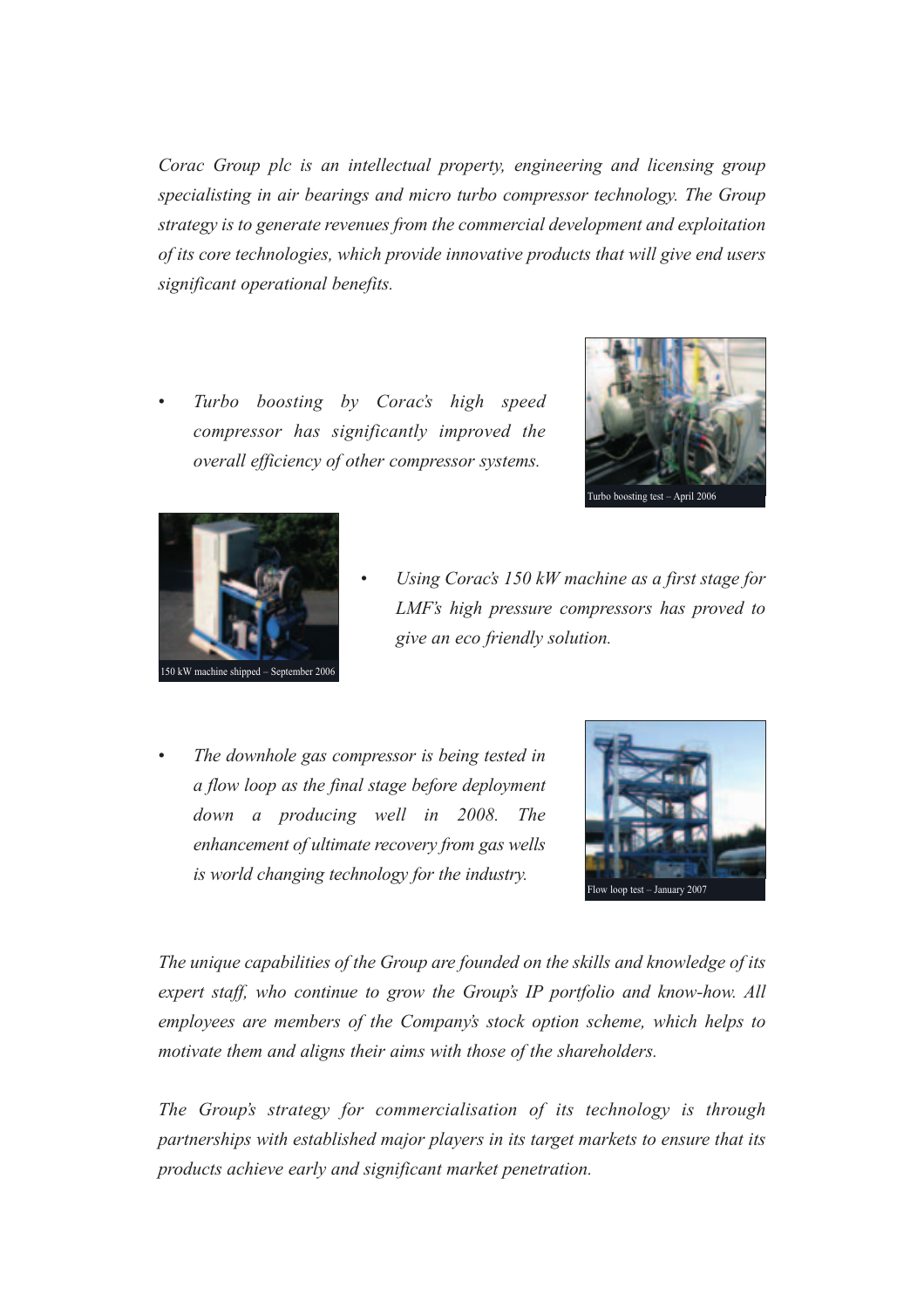# **CONTENTS**

|                                                  | <b>PAGE</b> |
|--------------------------------------------------|-------------|
| Company information                              | 2           |
| Board of directors                               | 3           |
| Executive chairman's statement                   | $4 - 5$     |
| Directors' report                                | $6 - 7$     |
| Corporate governance report                      | $8 - 10$    |
| Remuneration report                              | $11 - 12$   |
| Independent auditor's report to the shareholders | 13          |
| Profit and loss account                          | 14          |
| Balance sheet                                    | 15          |
| Cash flow statement                              | 16          |
| Notes to the financial statements                | $17 - 28$   |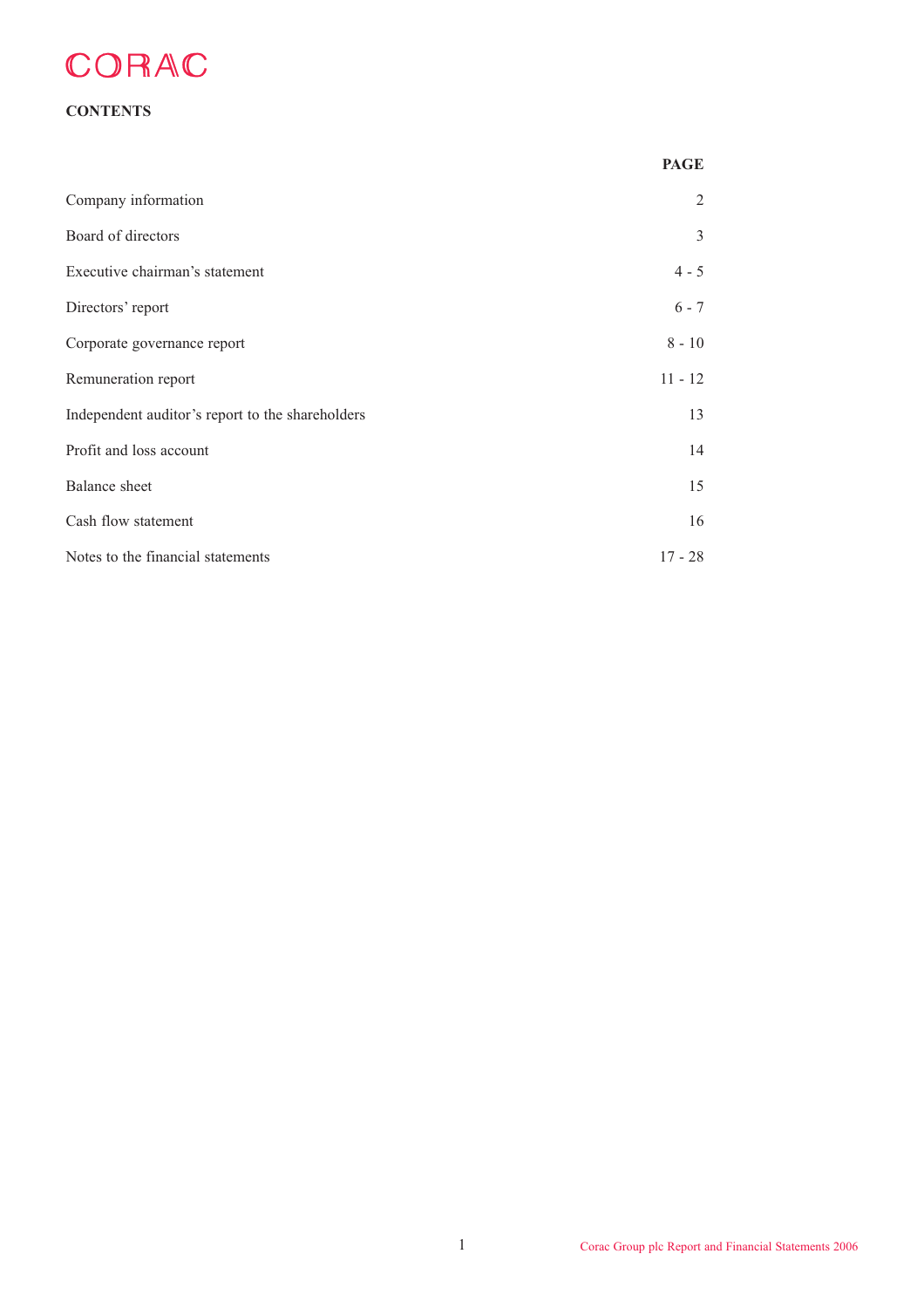# COMPANY INFORMATION

| <b>COMPANY NUMBER</b>               | 3152034                                                                                    |                                                                                                                                                             |
|-------------------------------------|--------------------------------------------------------------------------------------------|-------------------------------------------------------------------------------------------------------------------------------------------------------------|
| <b>DIRECTORS</b>                    | Professor G Musgrave<br>G W Cromm<br>J H Gunn<br>T E Ivings<br>J O Reed<br>A J Wood        | Executive Chairman<br><b>Industrial Air Director</b><br>Non-executive Director<br>Finance Director<br><b>Engineering Director</b><br>Non-executive Director |
| <b>SECRETARY</b>                    | T E Ivings                                                                                 |                                                                                                                                                             |
| <b>REGISTERED OFFICE</b>            | <b>Brunel Science Park</b><br>Kingston Lane<br>Uxbridge<br>Middlesex<br>UB8 3PQ            |                                                                                                                                                             |
| <b>NOMINATED ADVISER and BROKER</b> | Numis Securities Limited<br>10 Paternoster Square<br>London<br>EC4M 7LT                    |                                                                                                                                                             |
| <b>AUDITORS</b>                     | Grant Thornton UK LLP<br>1 Westminster Way<br>Oxford<br>OX2 0PZ                            |                                                                                                                                                             |
| <b>SOLICITORS</b>                   | <b>Charles Russell</b><br>8-10 New Fetter Lane<br>London<br>EC4A 1RS                       |                                                                                                                                                             |
| <b>BANKERS</b>                      | National Westminster Bank plc<br>1 Penn Road<br>Beaconsfield<br>Buckinghamshire<br>HP9 2PV |                                                                                                                                                             |
| <b>PATENT AGENTS</b>                | A Messulam & Co<br>43-45 High Street<br><b>Bushey Heath</b><br>Hertfordshire<br>WD2 1EE    |                                                                                                                                                             |
| <b>REGISTRARS</b>                   | Capita Registrars<br>The Registry<br>34 Beckenham Road<br>Beckenham<br>Kent<br>BR3 4TH     |                                                                                                                                                             |
| <b>FINANCIAL PR</b>                 | <b>Buchanan Communications</b><br>45 Moorfields<br>London<br>EC2Y 9AE                      |                                                                                                                                                             |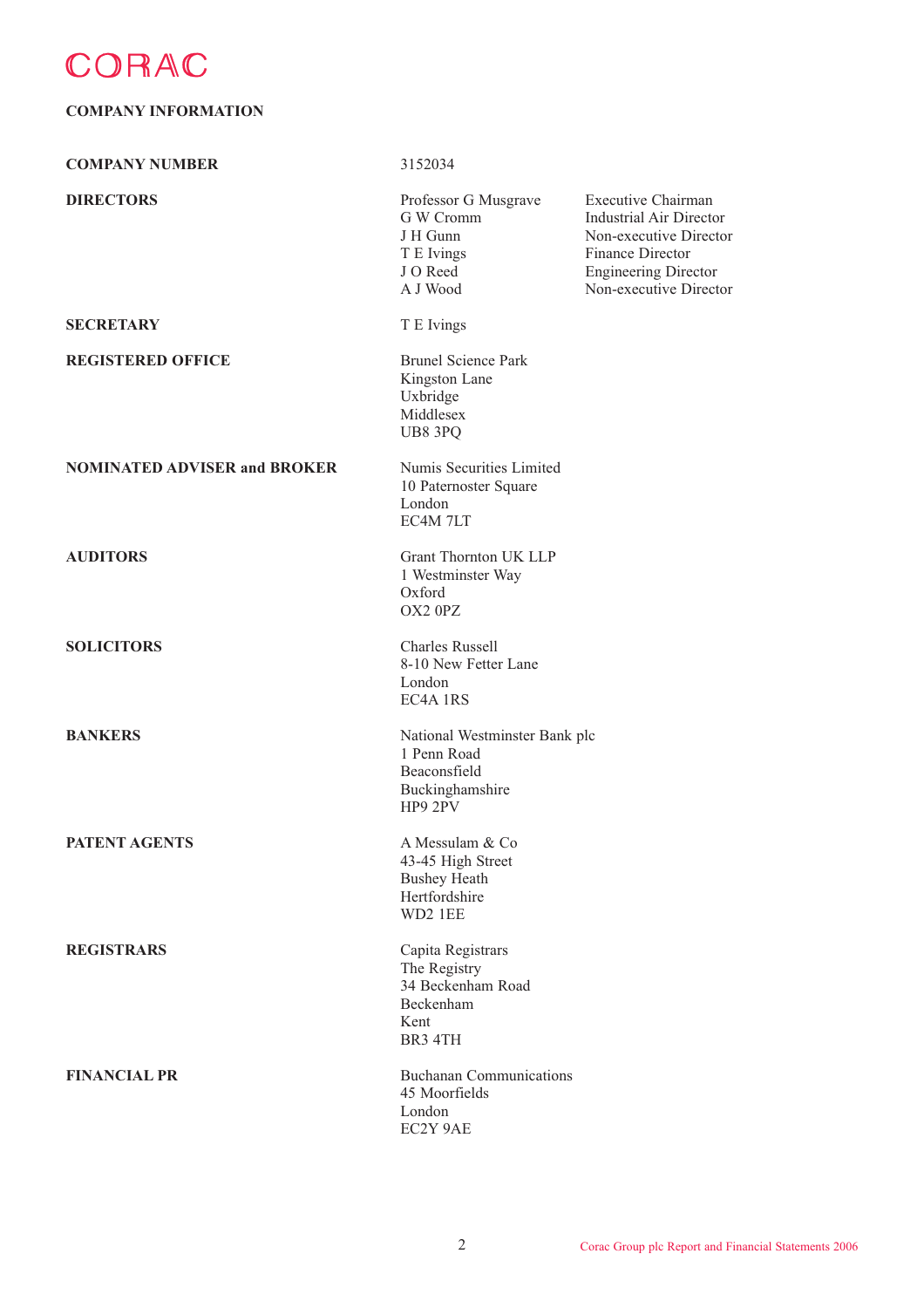# BOARD OF DIRECTORS

#### *Professor Gerry Musgrave, Executive Chairman, aged 64, BTech, MSc, FIEE, MIEEE, MIMC, CEng*

Professor Musgrave has combined an academic career and commercial management for 30 years. He has previously been a director of a number of companies including Cirrus Computers, Plessey Finance Corporation, Siemens plc and Non-executive Chairman of Synergo Technologies Limited. He is currently Executive Chairman of Mechadyne plc, an unquoted technology company. He was appointed to the Board in November 1998.

#### *Gerd Cromm, Director – Industrial Air Director, aged 64, Dipl.-Ing*

Mr Cromm is currently the director and owner of GCI Consulting GmbH, a consultancy company based in Germany. He has over 30 years experience in the industrial compressor market and has held senior positions in sales and marketing, as well as being Managing Director of a number of German industrial compressor companies. In each of the companies he achieved substantial improvement, profit and growth, and introduced new technology to the industry. His experience is very valuable in helping the Company on an international sales front and with our marketing strategy for our industrial air products. He joined the Board in January 2004.

#### *John Gunn, Non-executive Director, aged 65, BA, LLD*

Mr Gunn is a director of a number of quoted and unquoted companies including Hydrodec plc, Ceres Power Holdings plc and Ludgate 181 (Jersey) Limited. He was formerly Chief Executive Officer of Exco International plc, Chairman of Telerate Inc and of British and Commonwealth plc. Mr Gunn was appointed to the Board in July 2000.

#### *Tom Ivings, Finance Director, aged 39, FCCA*

Mr Ivings has spent the last 10 years as a freelance business advisor and part-time FD, mainly working with small, high-growth businesses in the Technology sector. He continues to advise several such companies in addition to Corac. He was previously with Littlejohn Frazer, Chartered Accountants, within their Business Advisory Services division. He joined the Board in January 2006, and is also Company Secretary. Mr Ivings is a Fellow of the Association of Chartered Certified Accountants.

#### *Julian Reed, Engineering Director, aged 44, BSc, MIMechE, CEng, ACGI*

Mr Reed was recruited to manage and build the design and development team for high-speed centrifugal compressor development and associated technologies at Corac. He was formerly a Senior Mechanical Engineer at WS Atkins Consultants Limited, Director and Consulting Mechanical Engineer at Neale Consulting Engineers, and Design and Development Engineer at British Alcan Aluminium plc. He joined the Company in September 2000 and was appointed to the Board in November 2001.

#### *Alan Wood CBE, Non-executive Director, aged 59, MBA, FIMechE, RAE*

Mr Wood has been Chief Executive of Siemens in the UK since 1998, having joined in 1981 and taken on increasingly responsible roles within various of its manufacturing companies and divisions. This experience of productionising technology products will be invaluable to Corac in the move to commercialisation. Mr Wood is also active within the CBI, being Chairman of the South East Regional Council, as well as the German-British Chamber of Industry and Commerce and the Engineering Employers Federation. He was appointed to the Board in April 2006.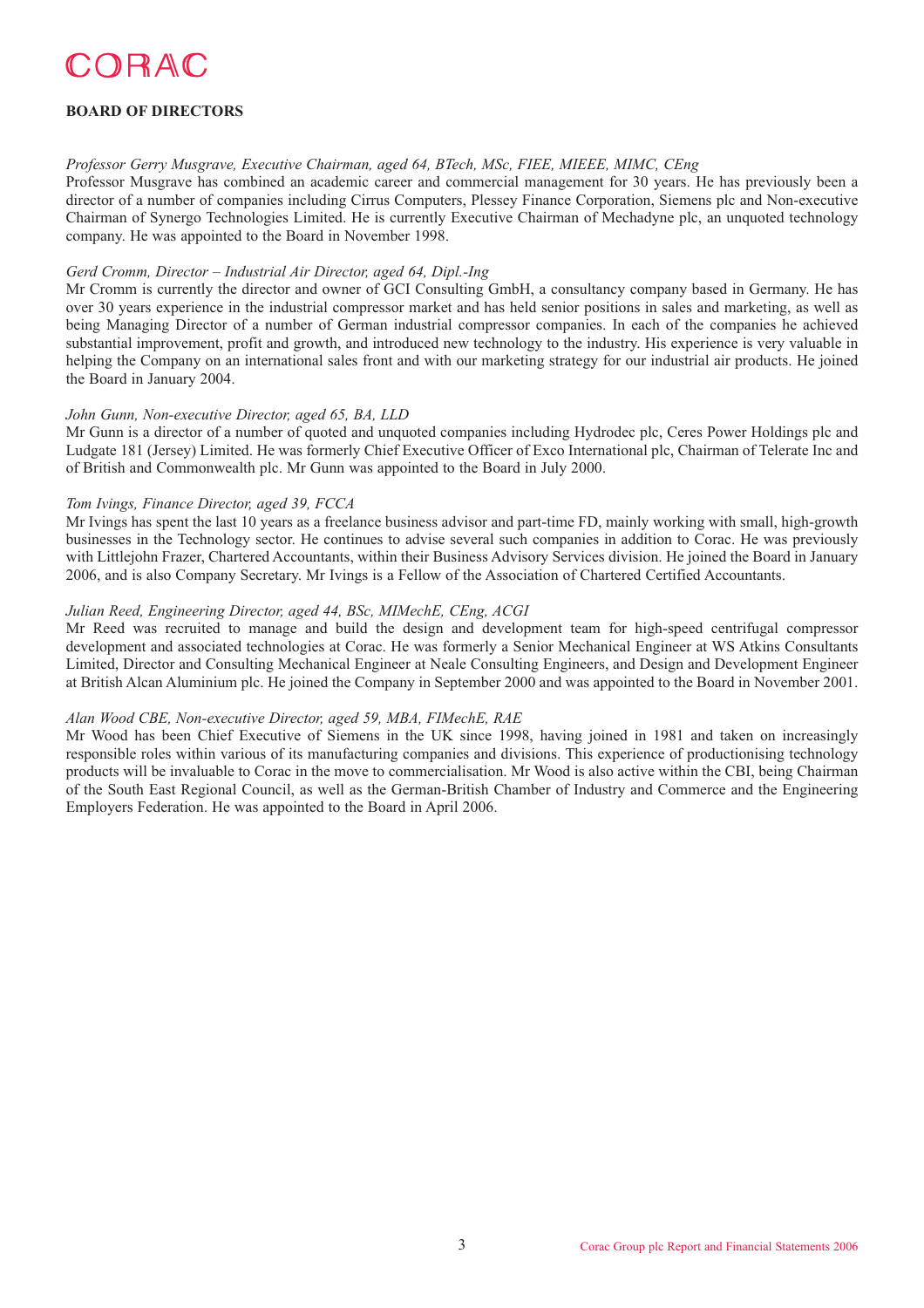# EXECUTIVE CHAIRMAN'S STATEMENT

### Introduction

I am pleased to report that the Company has continued to make good development progress towards commercialisation of our Downhole Gas Compressor (DGC) as well as achieving success with our Industrial Air partners. The Company has increased research and development expenditure to more rapidly achieve the technical requirements of the industry. It is pleasing that the benefits of our no-oil compressors are being more widely recognised in the industry for their green credentials, being contaminant free and offering significant efficiency improvements over existing air compressor systems.

The Company has reduced net losses after tax to £1.4 million through increased contributions from our industrial partners and from R&D tax credits. The year-end cash balance has remained static at £3.5 million, due in part to a share placing of £1.1 million (net of expenses) at a price of 32 pence per share, as well as tight working capital management.

Our pioneering work at the forefront of high speed motors and drives has enabled us to secure two DTI grants for further advancements in this area. In particular, the Company is working with leading universities to enable our power electronics systems to withstand extreme high temperatures. Additionally, we have recently been recognised by the EU Commission for EUREKA status reflecting the advance of the DGC programme given the technological challenges and the unique benefits to the industry. This status validates our ability to develop innovative solutions in advanced technology areas. Our ability to now secure contracts with industry leaders gives us confidence that our revolutionary technology is being accepted in the market place.

#### Downhole Gas Compressors

The DGC programme is the most dynamic aspect of Corac's business. Working with leading international exploration/gas production companies and using their knowledge of gas wells has challenged us to design suitable systems for extremely hazardous environments. The Company has taken its proven air turbo compressor design to new levels with breakthroughs in:

- High speed gas-filled brushless permanent magnet motors;
- Outstanding compact downhole power electronics with excellent power transmission;
- Gas lubricated bearings enabling high speed one-piece shaft design;
- The design of low speed turbo-blading to cope with water and sand.

The Company, together with its field operators, is now able to predict production enhancement and the rejuvenation of uneconomic fields. It is these capabilities that support the reason why three major oil and gas companies, Conoco Phillips (UK) Limited, Eni SpA and Repsol YPF, have invested £3.7 million to date in this project. In the final quarter of 2006, the Company's partners in the Joint Industry Programme were sufficiently satisfied with progress to release further funding for 2007.

The main work to be undertaken in the current phase is the loop testing. Simulated downhole conditions in a flow loop have been set up on a test rig in Cumbria, following agreement with Advantica, a subsidiary of National Grid. Specifically, downhole conditions are being simulated where the gas is circulated at various controlled rates, pressures and temperatures, thereby verifying performance parameters in as near downhole well conditions as possible. This will further establish reliability and enable the Company to rework designs and remove risks before the units are inserted into a well. Two of our partners have already identified suitable assets and are actively planning for field deployment in 2008. The existing price of energy and the need for increased recovery from existing gas wells is increasing the market need for the Company's Downhole Compressor units.

#### Industrial Air

The Company successfully delivered its 150 kW turbo booster demonstrator to its Austrian partner Leobersdorfer Maschinenfabrik AG (LMF), in September 2006. LMF is a specialist compressor manufacturer with a strong international reputation. It supplies compressors for seismic work for the oil and gas industry, high pressure process applications, as well as PET blowers for the plastic bottle industry. Many of LMF's clients are internationally well known companies. LMF are seen as premium suppliers who have patented economic solutions for applications in these areas.

Following the delivery of the demonstration unit, an order for a further four machines was received at the beginning of January 2007 to assist LMF develop a new range of machines for their customers. The Company has good relations with its Austrian partner to ensure cost effective solutions to the end customer. Industry statistics indicate a conservative market of €35m per annum. The turbo boosting concept for high pressure applications has a much greater market potential and could exceed  $\epsilon$ 150m per annum.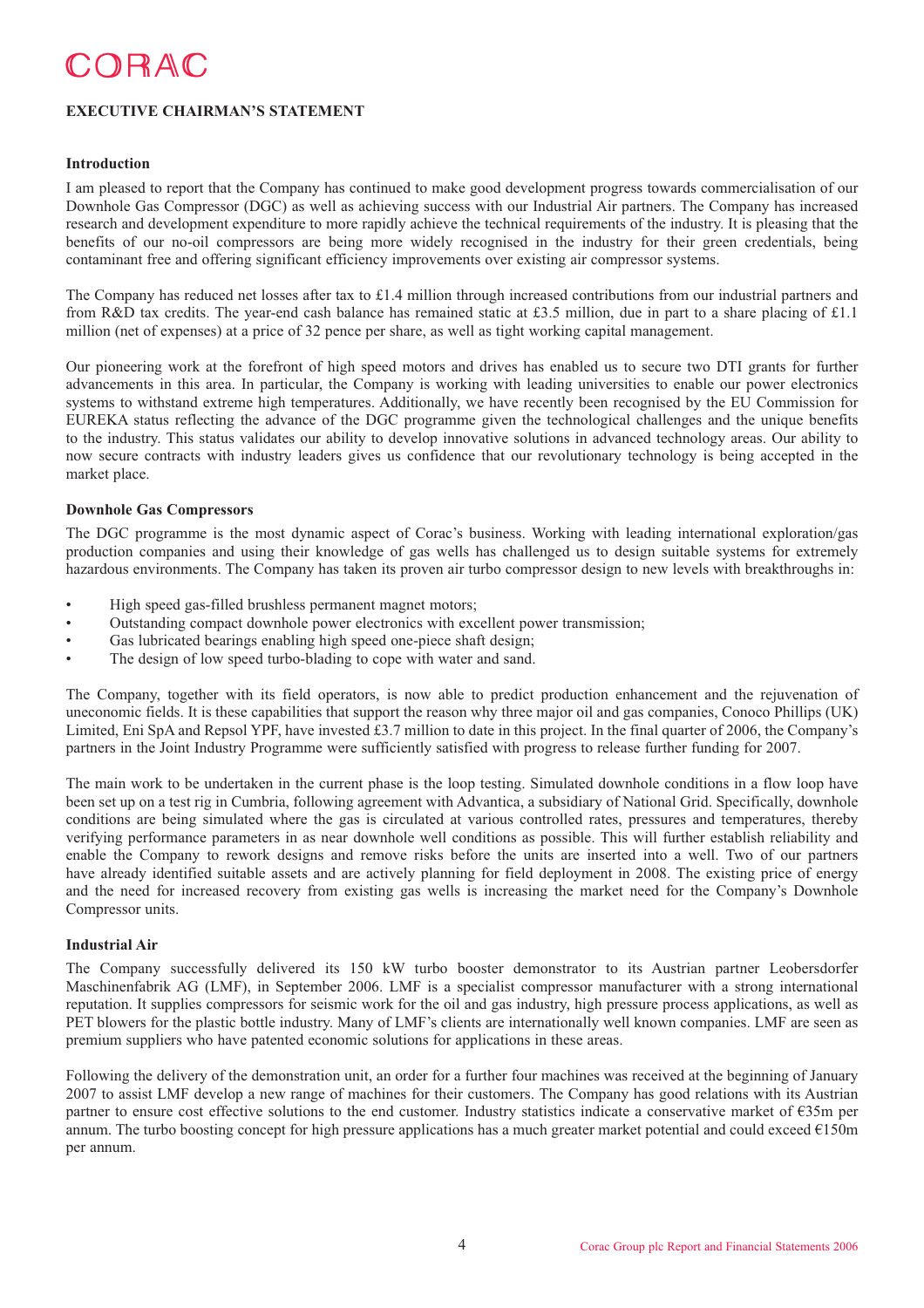### EXECUTIVE CHAIRMAN'S STATEMENT (continued)

Further progress has also been made in the area of turbo boosting water screw machines. A Joint Development Agreement has been signed with Fu Sheng, the Taiwanese conglomerate which has a significant market share in South East Asia. Having successfully used Corac's 50 kW turbo demonstrator with Fu Sheng's mono water screw, the Company was able to provide significant improvement in efficiency over the traditional dry screw machines. This hybrid machine combines the benefits of both machine types by providing good variable output at high pressure compressed air with no oil contamination. The Development Agreement will allow both companies to optimise the combination of both machines and establish production procedures ensuring cost effective solutions for the vibrant South East Asian market.

#### High Pressure Gas Seals Licence

The dry gas seals business continues to progress with AESSEAL taking total responsibility for intellectual property rights, manufacturing and marketing of our technology. Selective presentations to potential end customers continue to be encouraging. As a result of our agreement with AESSEAL, the Company will not incur any further costs but will retain the benefit of the royalty stream on future sales of gas seals. Our highly skilled seals team is now making a contribution towards the downhole project.

#### Board Appointment

Alan Wood CBE, currently Chief Executive Officer of Siemens in the UK, was appointed to the Board in April 2006 as Non Executive Director. He joined the Audit and Remuneration Committees to replace John Grant who stepped down in December 2006. I take this opportunity of thanking John Grant for his invaluable contribution to Corac over the last six years.

#### Outlook

The DGC development continues to reduce risk and will soon be demonstrating its ability to recover stranded gas reserves and boost field performance by up to 40%. Whilst the DGC will not be a full commercial product until 2009, it is important that our other target markets have products that deliver income and cash flow now, establishing the Company's presence in these respective sectors.

We are pleased with the Company's ongoing progress and continue to look forward to the future with enthusiasm.

PROFESSOR G MUSGRAVE EXECUTIVE CHAIRMAN 8 March 2007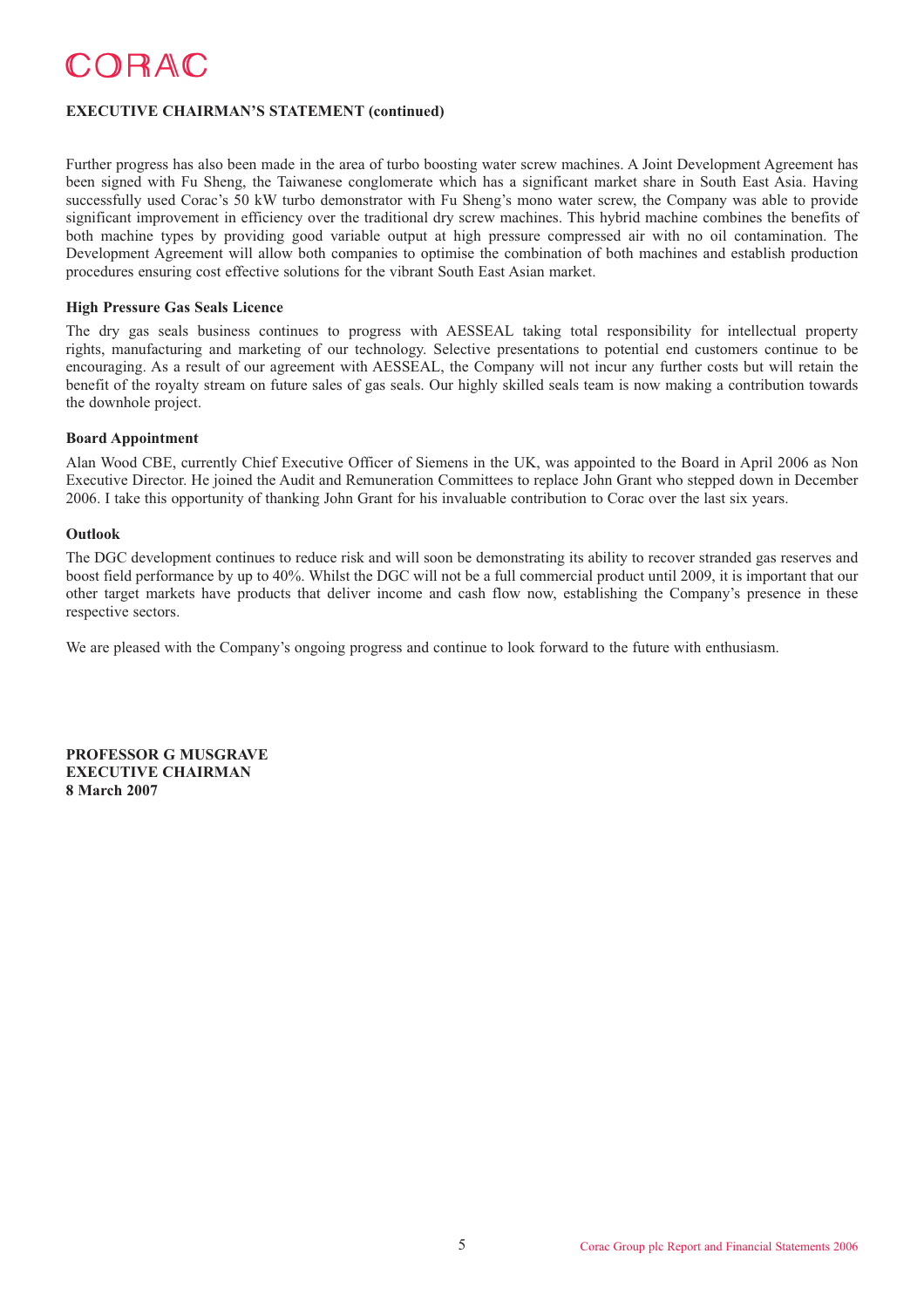# DIRECTORS' REPORT

The directors present their annual report and the financial statements for the year ended 31 December 2006.

#### Principal activity and review of business

The Company's principal activity during the year was the continued innovation, research, development and commercialisation of oil-free industrial air compressors, dynamic gas seals and downhole gas compressors. Following the sale of the gas seals IPR after the year end, this part of the business is now expected to simply generate royalty income.

The directors closely monitor the progress of the research programmes within each of these product sectors, and during this phase of the Company's development consider the most important indicator of the success of the business to be the achievement of technical targets within planned timescales. The main financial indicator is the availability of cash to fund the business through to profitable commercialisation and positive cash flow. Certain areas of technical research have been protracted resulting in some project milestones not being met. The directors are continuing to focus their attention on minimising the effects of this on the business. Cash flow has been tightly controlled and remains on target.

The financial risks of the Company are discussed in note 20.

A review of the business is set out in the Executive Chairman's statement.

The Company made a loss after taxation of £1,373,027 in the year ended 31 December 2006 (2005 restated: £1,911,776). The directors do not recommend the payment of a dividend and propose that the loss be charged to reserves.

Research and development expenditure in the year was £1,117,287 (2005: £974,434).

#### Creditor payment policy

The Company seeks to agree payment terms with its suppliers in advance of a transaction and will pay in accordance with the agreed terms as long as the Company is satisfied that the supplier has provided goods and services in accordance with the order.

The Company's creditor payment period is 27 days (2005: 26 days).

#### Directors' and Officers' liability insurance

The Company purchases liability insurance covering its directors and officers.

#### International Financial Reporting Standards

Since the Alternative Investment Market has not prescribed a date by which companies who do not produce group accounts are required to comply, the Company has decided not to adopt International Financial Reporting Standards at this time.

#### Directors and their interests

The directors during the year were as follows:

Professor G Musgrave G W Cromm J A M Grant (resigned 21 December 2006) J H Gunn T E Ivings S D Oakley (resigned 21 April 2006) J O Reed A J Wood (appointed 1 April 2006)

Directors' interests in shares are shown in the Remuneration Report.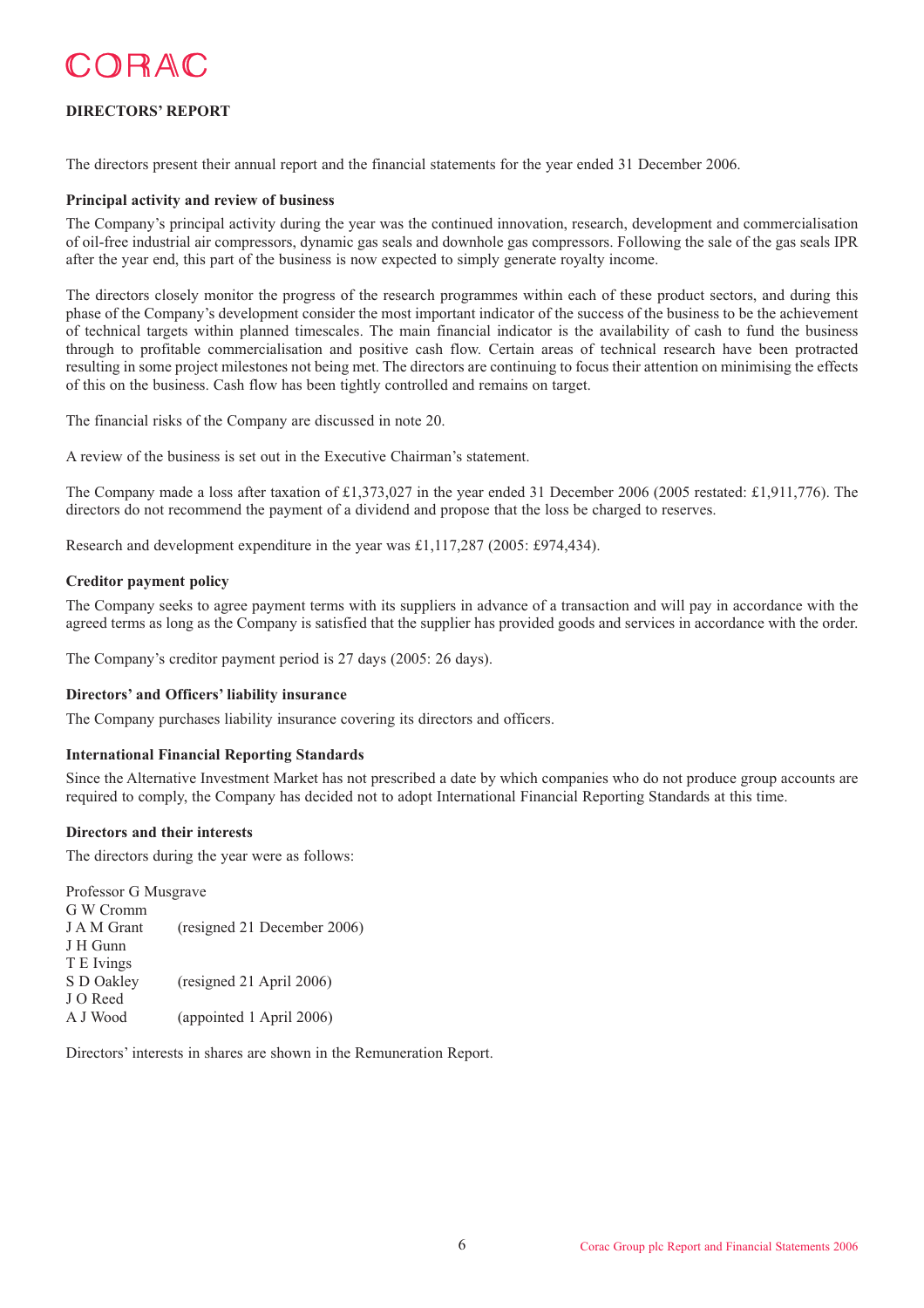# DIRECTORS' REPORT (continued)

### Issue of shares

During the year, the Company placed 3,528,900 ordinary 10p shares at a price of 32p representing 4.76% of the enlarged issued share capital.

Also during the year, the Company issued a total of 322,580 ordinary 10p shares at a price of 32p per share as a result of the exercise of share options.

All new shares issued in the year will rank pari passu with all existing ordinary shares.

### Substantial shareholdings

The following members had a holding of 3% or more of the issued share capital as at 7 March 2007.

|                                          | <b>Number</b> | $\frac{0}{0}$ |
|------------------------------------------|---------------|---------------|
| Mellon Nominees (UK) Limited             | 5,224,104     | 7.0           |
| W B Nominees Limited                     | 4,109,230     | 5.5           |
| HSBC Global Custody Nominee (UK) Limited | 2,872,095     | 3.8           |
| Vidacos Nominees Limited                 | 2,819,318     | 3.8           |
| Smith & Williamson Nominees Limited      | 2,512,804     | 3.4           |
| Roy Nominees Limited                     | 2,350,000     | 3.1           |

#### Related parties

These have been disclosed within note 19 to the accounts.

### Independent auditors

Grant Thornton UK LLP offer themselves for reappointment as auditors in accordance with Section 385 of the Companies Act 1985.

This report was approved on behalf of the Board on 8 March 2007 and signed on its behalf

T E Ivings Company Secretary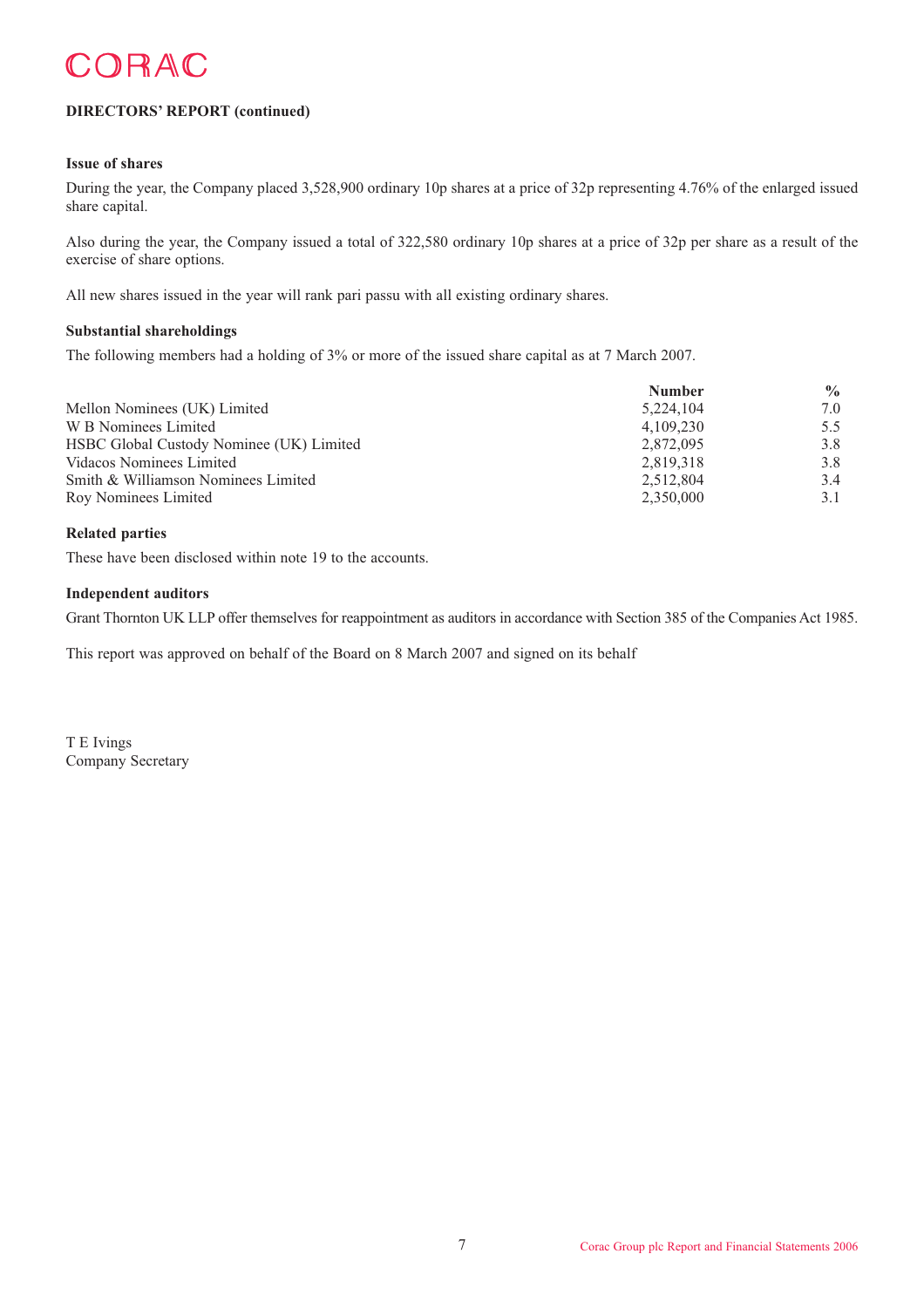# CORPORATE GOVERNANCE REPORT

#### Principles of good corporate governance

The Company is committed to high standards of corporate governance. It has adopted procedures to institute good governance insofar as it is practical and appropriate for an organisation of its size and nature, notwithstanding the fact that companies that have securities traded on the Alternative Investment Market (AIM) are not required to comply with the disclosures of the Combined Code as appended to the Listing Rules issued by the Financial Services Authority.

As the Company grows, it will regularly review the extent of its corporate governance practices and procedures. At its current stage of development, the Company does not consider it appropriate to be fully compliant with the Combined Code.

The Board has implemented the Turnbull Guidance on the aspects of the Combined Code relating to Internal Control.

#### Application of principles

#### **Directors**

During the year the Board consisted of five executive directors, two full time and three part time, and three non-executive directors. The Board does not consider it appropriate at this stage of the Company's development to split the role of Chairman and Chief Executive. The Board meets bi-monthly and is provided with relevant information on financial, business and corporate matters prior to meetings. The Board is responsible for overall Company strategy, acquisition and divestment policy, approval of the budget, approval of major capital expenditure projects and consideration of significant operational and financial matters. The Board monitors the exposure to key business risks and reviews the progress of the Company towards achievement of its budgets and forecasts. The Board also considers employee issues, key appointments and compliance with relevant legislation. The Board has both an Audit and a Remuneration Committee. Given the small size of the Board, it is not considered necessary to constitute a separate Nominations Committee and all members of the Board are consulted on the potential appointment of a new director or a company secretary. The Company also has a Health and Safety Committee that reports to the Board at regular intervals.

All directors can receive appropriate training as necessary and are able to take independent professional advice in relation to their duties if necessary. All directors are subject to re-election every three years.

The Board members during the year were:

Non-executive directors J A M Grant (resigned 21 December 2006) J H Gunn A J Wood (appointed 1 April 2006)

Executive directors Professor G Musgrave (Executive Chairman) G W Cromm T E Ivings S D Oakley (resigned 21 April 2006) J O Reed

#### Relationship with shareholders

The Board attaches a high importance to maintaining good relationships with all shareholders. The Company holds regular meetings with institutional shareholders to keep them updated on the Company's performance, strategy, management and Board membership. In addition, the Board welcomes as many shareholders as possible to attend the Annual General Meeting and encourages an open discussion after the formal proceedings. The Company gives regular briefings to a number of analysts who cover the technology sector and actively encourages more analysts to follow the Company.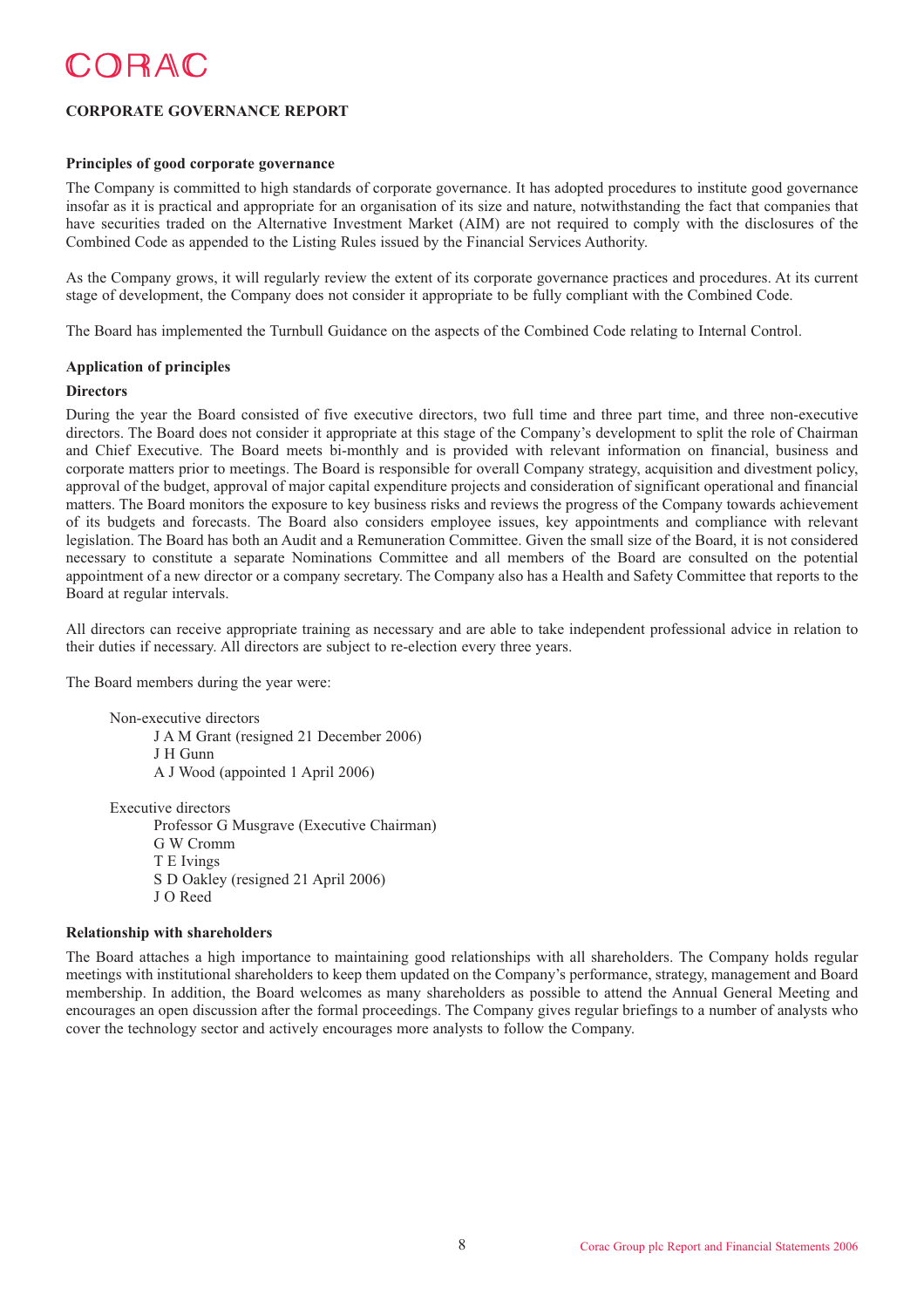### CORPORATE GOVERNANCE REPORT (continued)

# Accountability and audit

#### *Directors' responsibilities*

The directors are responsible for preparing the Annual Report and the financial statements in accordance with applicable law and regulations.

Company law requires the directors to prepare financial statements for each financial year. Under that law the directors have elected to prepare financial statements in accordance with United Kingdom Accounting Standards (United Kingdom Generally Accepted Accounting Practice). The financial statements are required by law to give a true and fair view of the state of affairs of the Company and of the profit or loss of the Company for that period. In preparing these financial statements, the directors are required to:

- select suitable accounting policies and then apply them consistently:
- make judgments and estimates that are reasonable and prudent;
- state whether applicable UK Accounting Standards have been followed, subject to any material departures disclosed and explained in the financial statements;
- prepare the financial statements on the going concern basis unless it is inappropriate to presume that the Company will continue in business.

The directors are responsible for keeping proper accounting records that disclose with reasonable accuracy at any time the financial position of the company and enable them to ensure that the financial statements comply with the Companies Act 1985. They are also responsible for safeguarding the assets of the company and hence for taking reasonable steps for the prevention and detection of fraud and other irregularities.

In so far as the directors are aware:

- there is no relevant audit information of which the Company's auditor is unaware; and
- the directors have taken all steps that they ought to have taken to make themselves aware of any relevant audit information and to establish that the auditor is aware of that information.

The directors are responsible for the maintenance and integrity of the website and accordingly the auditors accept no responsibility for the information published. Information published on the website is accessible in many countries and legislation in the UK concerning the preparation and dissemination of financial statements may differ from legislation in other jurisdictions.

#### *Audit Committee*

The Audit Committee comprises two non-executive directors and is currently chaired by Mr J H Gunn who took over from Mr J A M Grant on 19 December 2006. The Committee has specific terms of reference which deal with its authority and duties. It meets at least twice a year, with the Finance Director, Executive Chairman and the auditor attending by invitation. The Committee reviews the independence and objectivity of the auditor each year. The Committee overviews the adequacy of the Company's internal controls, accounting policies and financial reporting and provides a forum through which the Company's external auditor reports to the non-executive directors.

The Board has decided that the size of the Company does not justify a dedicated internal audit function. This position will be reviewed as the Company's activities increase.

#### Going concern

After making relevant enquiries, including the review of detailed budgets and cash forecasts, the directors have a reasonable expectation that the Company has adequate resources to continue in operational existence for the foreseeable future. For this reason they continue to adopt the going concern basis in preparing the financial statements.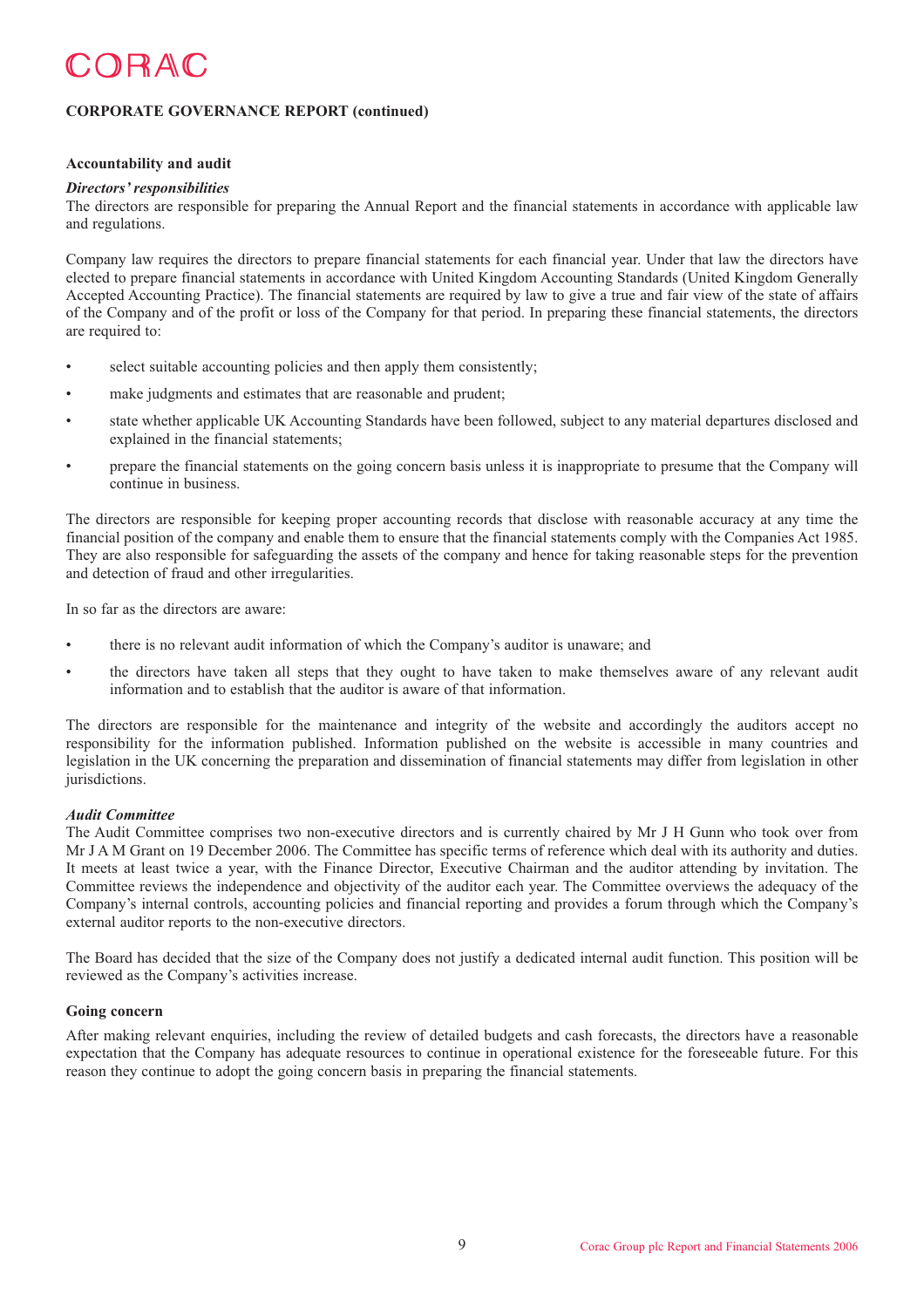# CORPORATE GOVERNANCE REPORT (continued)

#### Internal control and risk management

The Board has overall responsibility for ensuring that the Company has processes to identify, evaluate and manage key risks. The nature of the Company's business is changing from research and development to greater emphasis on its application and commercial exploitation. This calls for rigorous cost analysis and market risk assessment. The system is designed to manage and minimise risk of failure to achieve the Company's strategic objectives, and can only provide reasonable, and not absolute, assurance against material misstatement or loss. Key areas of internal control are listed below:

- regular review of the technical development programmes, the commercialisation of the Company's technology and the financial performance of the Company in the context of the Company's business plan.
- an organisation structure with clear executive policies on recruitment, training, appraisals and project management.
- an annual budget showing projected revenues, costs, funding requirements and operational targets. The Board is responsible for approving the budget and monitoring performance against it.
- a system to ensure the security of the Company's intellectual property.

The directors consider that the present system of internal control is sufficient for the needs of the Company and adequately addresses the risks to which the Company is perceived to be exposed. The Board reviews the system formally twice per year.

ON BEHALF OF THE BOARD

J H Gunn Director 8 March 2007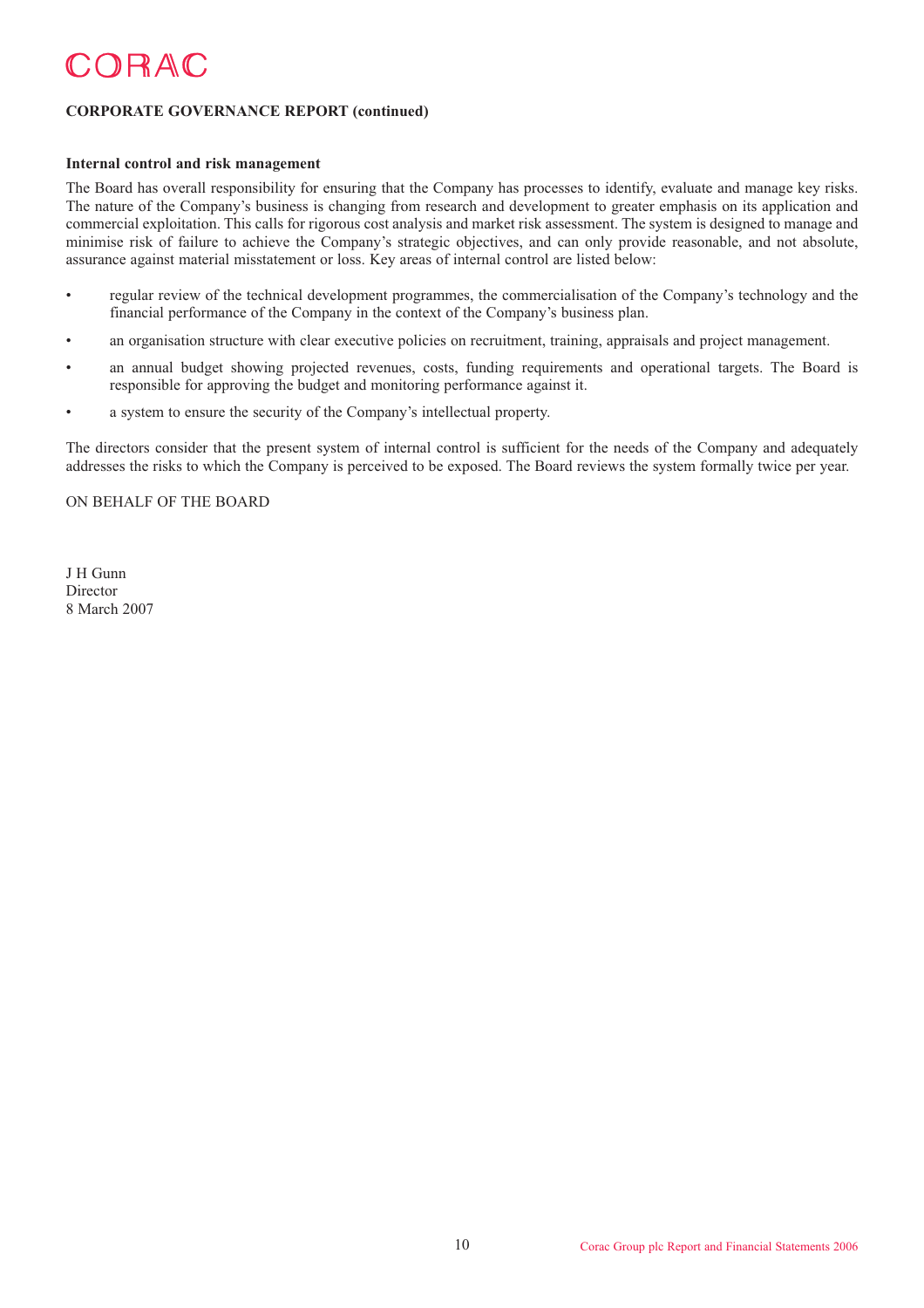### REMUNERATION REPORT

### Remuneration Committee

The Remuneration Committee is made up of two non-executive directors and is currently chaired by Mr A J Wood who took over from Mr J H Gunn on 20 February 2007. The Remuneration Committee set, and annually review, the terms and conditions of employment of the executive directors. The remuneration of non-executive directors is fixed by the Board as a whole. The Remuneration Committee also monitors and reviews the Company-wide appraisal process and approves the proposals from the executive directors for all employees' remuneration and option arrangements.

#### Remuneration policy

The Company's policy on executive directors' remuneration is to attract and retain high quality executives by paying competitive remuneration packages relevant to each director's role, experience and the external market. The packages include a basic salary, pension contributions and stock options. All new options granted incorporate individual performance conditions which relate to the achievement of key corporate strategic objectives.

#### Service agreements

No directors have service agreements with notice periods that exceed 12 months.

#### Directors' emoluments

|                                         |         |                                 |                 |                               | <b>Total</b> | <b>Total</b> |
|-----------------------------------------|---------|---------------------------------|-----------------|-------------------------------|--------------|--------------|
|                                         |         | <b>Basic salary Termination</b> |                 | Pension                       | emoluments   | emoluments   |
|                                         | or fees | payment                         |                 | <b>Benefits contributions</b> | 2006         | 2005         |
|                                         | £       | £                               | £               | £                             | £            | £            |
| <b>Executive</b>                        |         |                                 |                 |                               |              |              |
| Professor G Musgrave                    | 111,539 |                                 | 451             | 6,199                         | 118,189      | 116,375      |
| G W Cromm                               | 104.204 |                                 | 2,083           | 2,513                         | 108,800      | 106,799      |
| T E Ivings                              | 53,195  |                                 |                 | 3,314                         | 56,509       |              |
| S D Oakley (resigned 21 April 2006)     | 38,824  | 100,100                         | $\qquad \qquad$ | 2,875                         | 141,799      | 129,238      |
| J O Reed                                | 123,199 |                                 |                 | 8,624                         | 131,823      | 129,238      |
| Non-executive                           |         |                                 |                 |                               |              |              |
| J H Gunn                                | 25,121  |                                 |                 |                               | 25,121       | 24,575       |
| J A M Grant (resigned 21 December 2006) | 25,121  |                                 |                 |                               | 25,121       | 24,575       |
| A J Wood (appointed 1 April 2006)       | 17,213  |                                 |                 |                               | 17,213       |              |
| <b>Totals</b>                           | 498,416 | 100,100                         | 2,534           | 23,525                        | 624,575      | 530,800      |

The aggregate gains made by directors on one exercise of share options was £54,839 (2005: £322,405). The market price at the date of exercise was 49.0p.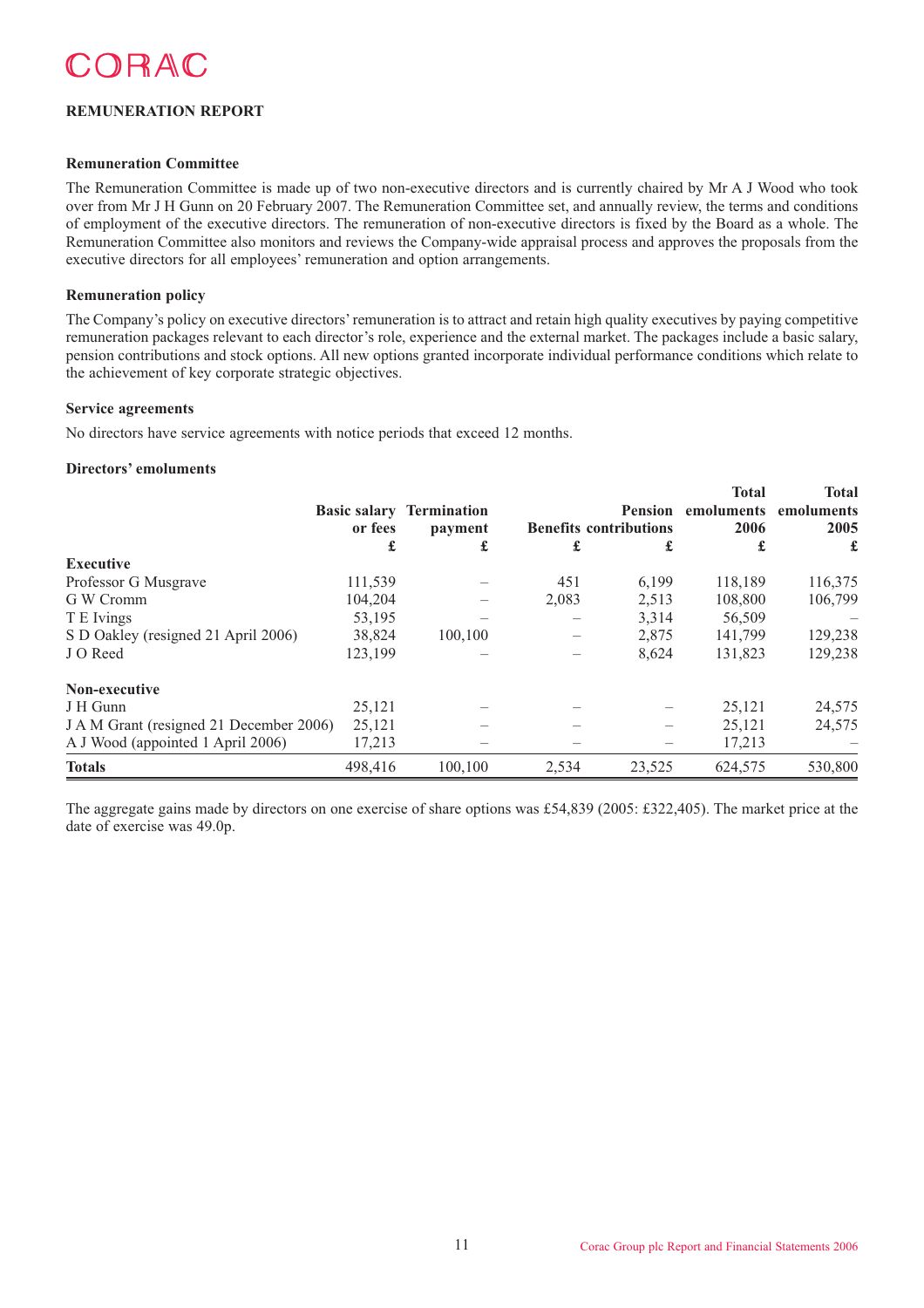### REMUNERATION REPORT (continued)

#### Directors' share options

The interests of the directors, who were in office at the end of the financial year, in options over the shares of the Company at 31 December 2006 and 1 January 2006 were:

|                       | As at<br>1 January<br>2006 | <b>Exercised</b><br>in year | Lapsed<br>in year | in year | As at<br><b>Issued 31 December</b><br>2006 | Price (p) | Lapse date       |
|-----------------------|----------------------------|-----------------------------|-------------------|---------|--------------------------------------------|-----------|------------------|
| Professor G Musgrave* | 384,800                    |                             |                   |         | 384,800                                    | 11.5385   | 30 January 2007  |
| Professor G Musgrave  | 1,170,000                  | -                           | (86,666)          |         | 1,083,334                                  | 38.4616   | 7 December 2008  |
| Professor G Musgrave  |                            |                             |                   | 190,000 | 190,000                                    | 37.5      | 27 July 2013     |
| G W Cromm             | 357,142                    |                             |                   |         | 357,142                                    | 28        | 22 March 2012    |
| G W Cromm             | 142,858                    |                             |                   |         | 142,858                                    | 28        | 22 March 2009    |
| G W Cromm             |                            |                             |                   | 50,000  | 50,000                                     | 37.5      | 27 July 2013     |
| T E Ivings            |                            |                             | $\qquad \qquad$   | 217,013 | 217,013                                    | 46.08     | 6 April 2014     |
| T E Ivings            |                            |                             |                   | 82,987  | 82,987                                     | 46.08     | 6 April 2013     |
| T E Ivings            |                            |                             |                   | 50,000  | 50,000                                     | 37.5      | 27 July 2013     |
| J O Reed              | 130,000                    |                             |                   |         | 130,000                                    | 38.4616   | 15 October 2007  |
| J O Reed              | 260,000                    | -                           | (86,666)          |         | 173,334                                    | 38.4616   | 29 October 2008  |
| J O Reed**            | 100,000                    |                             |                   |         | 100,000                                    | 55.3      | 8 January 2007   |
| J O Reed              | 100,000                    |                             |                   |         | 100,000                                    | 22        | 19 December 2009 |
| J O Reed              |                            |                             |                   | 110,000 | 110,000                                    | 37.5      | 27 July 2013     |

\*This option was exercised on 8 January 2007.

\*\*This option lapsed on 8 January 2007.

#### Directors' interests

The directors who held office at the end of the financial year had the following beneficial interests in the ordinary share capital of Corac Group plc at 1 January 2006, 31 December 2006 and at the date of this report:

|                      | Number held at<br>date of this report<br><b>Ordinary Shares of</b><br>10 <sub>p</sub> each | Number held at<br>31 December 2006<br><b>Ordinary Shares of</b><br>10 <sub>p</sub> each | Number held at<br>1 January 2006<br><b>Ordinary Shares of</b><br>10 <sub>p</sub> each |
|----------------------|--------------------------------------------------------------------------------------------|-----------------------------------------------------------------------------------------|---------------------------------------------------------------------------------------|
| Professor G Musgrave | 1,670,530                                                                                  | 1,285,730                                                                               | 1,785,730                                                                             |
| J O Reed             | 13,300                                                                                     | 13,300                                                                                  | 13,300                                                                                |
| J H Gunn             | 1,223,200                                                                                  | 1,223,200                                                                               | 1,361,000                                                                             |

#### ON BEHALF OF THE REMUNERATION COMMITTEE

A J Wood Chairman Remuneration Committee 8 March 2007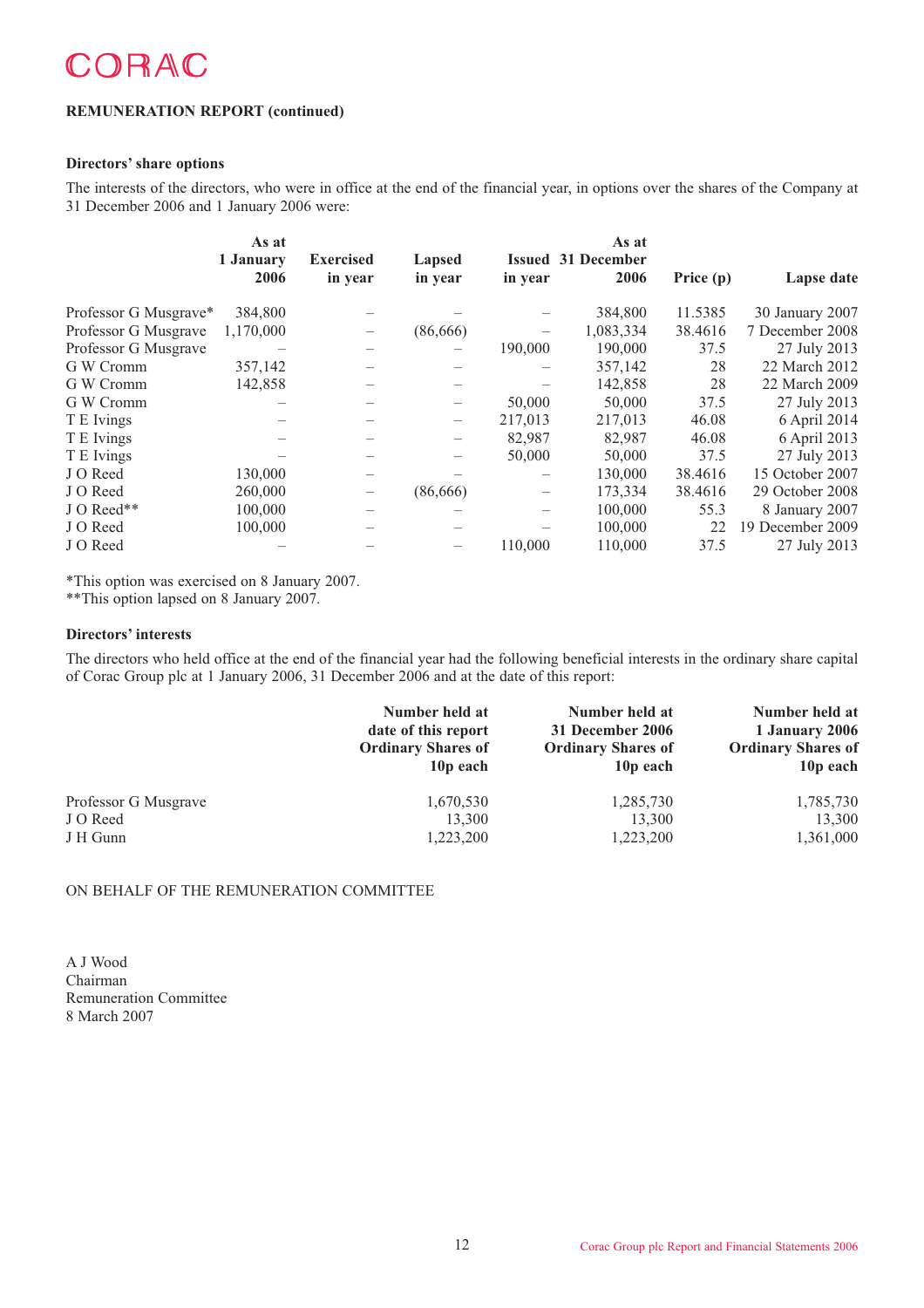### REPORT OF THE INDEPENDENT AUDITOR TO THE MEMBERS OF CORAC GROUP PLC

We have audited the financial statements (the "financial statements") of Corac Group plc for the year ended 31 December 2006 which comprise the profit and loss account, the balance sheet, the cash flow statement and notes 1 to 21. These financial statements have been prepared under the accounting policies set out therein.

This report is made solely to the Company's members, as a body, in accordance with Section 235 of the Companies Act 1985. Our audit work has been undertaken so that we might state to the Company's members those matters we are required to state to them in an auditor's report and for no other purpose. To the fullest extent permitted by law, we do not accept or assume responsibility to anyone other than the Company and the Company's members as a body, for our audit work, for this report, or for the opinions we have formed.

#### Respective responsibilities of directors and auditor

The directors' responsibilities for preparing the Annual Report, the Directors' Remuneration Report and the financial statements in accordance with United Kingdom law and Accounting Standards (United Kingdom Generally Accepted Accounting Practice) are set out in the Statement of Directors' Responsibilities.

Our responsibility is to audit the financial statements in accordance with relevant legal and regulatory requirements and International Standards on Auditing (UK and Ireland).

We report to you our opinion as to whether the financial statements give a true and fair view and whether the financial statements have been properly prepared in accordance with the Companies Act 1985. We also report to you whether in our opinion the information given in the Directors' Report is consistent with the financial statements. We report to you if, in our opinion, the Company has not kept proper accounting records, if we have not received all the information and explanations we require for our audit, or if information specified by law regarding directors' remuneration and other transactions is not disclosed.

We read other information contained in the Annual Report and consider whether it is consistent with the audited financial statements. The other information comprises only the Executive Chairman's Statement, the Directors' Report, the Corporate Governance Report, and Directors' Remuneration Report. We consider the implications for our report if we become aware of any apparent misstatements or material inconsistencies with the financial statements. Our responsibilities do not extend to any other information.

### Basis of audit opinion

We conducted our audit in accordance with International Standards on Auditing (UK and Ireland) issued by the Auditing Practices Board. An audit includes examination, on a test basis, of evidence relevant to the amounts and disclosures in the financial statements. It also includes an assessment of the significant estimates and judgments made by the directors in the preparation of the financial statements, and of whether the accounting policies are appropriate to the Company's circumstances, consistently applied and adequately disclosed.

We planned and performed our audit so as to obtain all the information and explanations which we considered necessary in order to provide us with sufficient evidence to give reasonable assurance that the financial statements are free from material misstatement, whether caused by fraud or other irregularity or error. In forming our opinion we also evaluated the overall adequacy of the presentation of information in the financial statements.

#### Opinion

In our opinion:

- the financial statements give a true and fair view, in accordance with United Kingdom Generally Accepted Accounting Practice, of the state of the Company's affairs as at 31 December 2006 and of its loss for the year then ended;
- the financial statements have been properly prepared in accordance with the Companies Act 1985; and
- the information given in the Directors' Report is consistent with the financial statements for the year ended 31 December 2006.

GRANT THORNTON UK LLP REGISTERED AUDITORS CHARTERED ACCOUNTANTS **OXFORD** 8 March 2007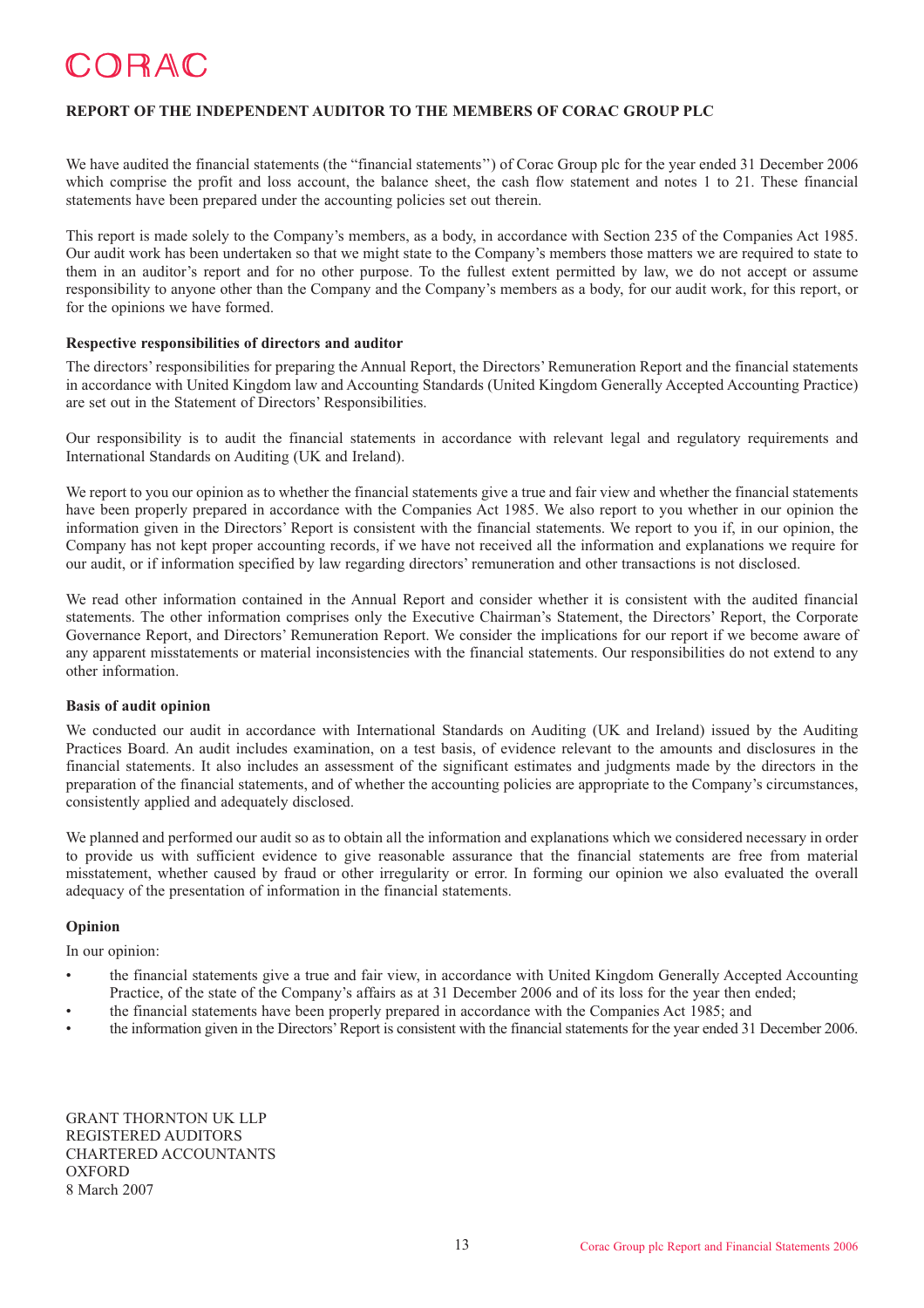### PROFIT AND LOSS ACCOUNT for the year ended 31 December 2006

|                                             |                  | 2006                 | 2005            |
|---------------------------------------------|------------------|----------------------|-----------------|
|                                             | <b>Note</b>      | $\pmb{\mathfrak{L}}$ | (restated)<br>£ |
| <b>Turnover</b>                             | $\overline{c}$   | 1,642,040            | 835,860         |
| Cost of sales                               |                  | (1,479,209)          | (795, 698)      |
| Gross profit                                |                  | 162,831              | 40,162          |
| Development costs                           |                  | (1, 117, 287)        | (974, 434)      |
| Other administrative expenses               |                  | (1,434,823)          | (1,358,704)     |
| Administrative expenses                     |                  | (2,552,110)          | (2, 333, 138)   |
| Other operating income – grant receivable   |                  | 24,314               | 82,737          |
| <b>Operating loss</b>                       | 3                | (2,364,965)          | (2,210,239)     |
| Interest receivable                         | 5                | 165,226              | 182,128         |
| Loss on ordinary activities before taxation |                  | (2,199,739)          | (2,028,111)     |
| Taxation                                    | 6                | 826,712              | 116,335         |
| Loss for the financial year                 |                  | (1,373,027)          | (1,911,776)     |
| Loss per share                              |                  |                      |                 |
| Basic loss, pence per share                 | $\boldsymbol{7}$ | (1.8)                | (2.8)           |

All results relate to continuing activities.

There were no recognised gains and losses in 2006 or 2005 other than those included in the profit and loss account.

Notes 1 to 21 form part of these financial statements.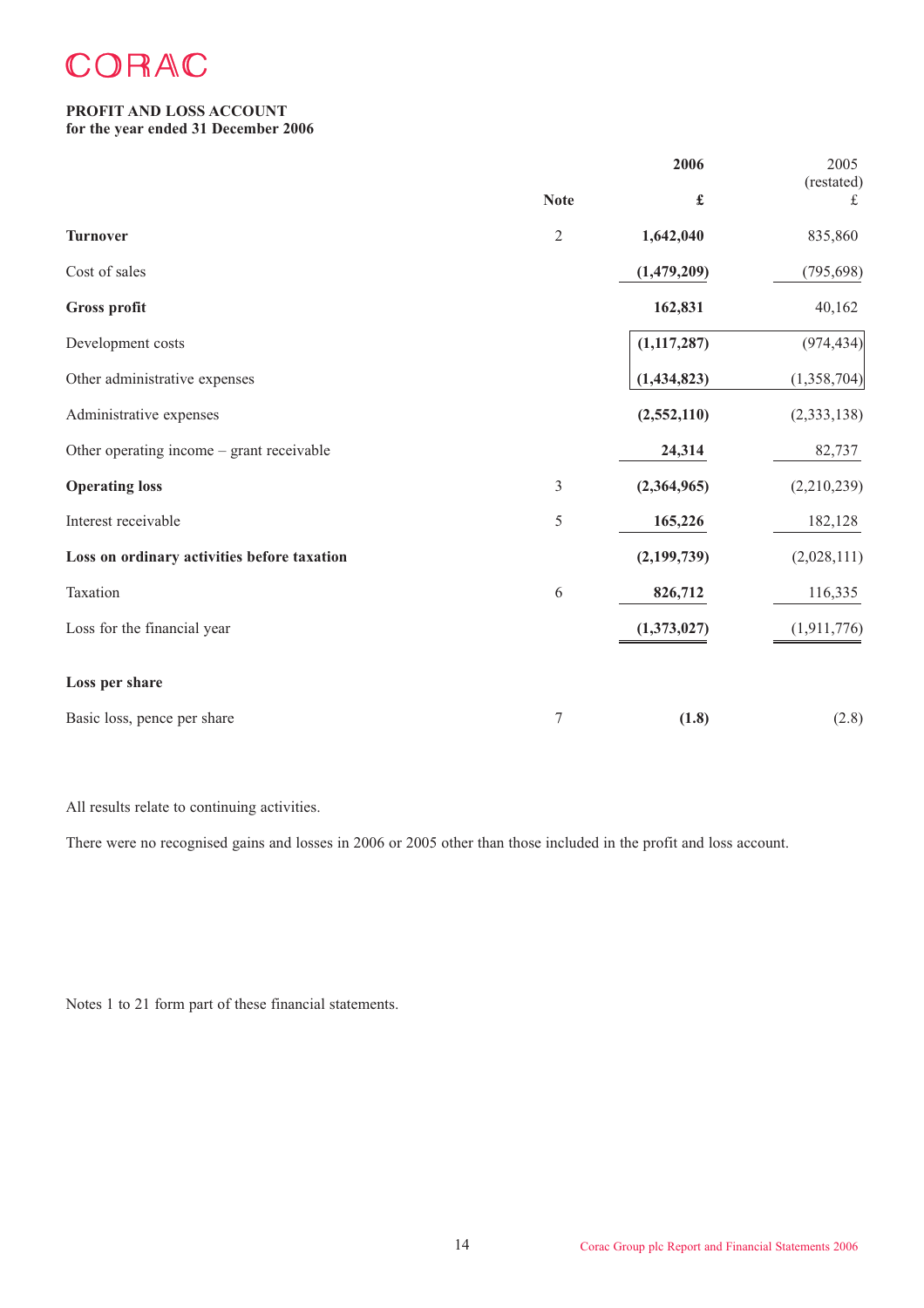### BALANCE SHEET at 31 December 2006

|                                              |             | 2006        | 2005            |
|----------------------------------------------|-------------|-------------|-----------------|
|                                              | <b>Note</b> | £           | (restated)<br>£ |
| <b>Fixed assets</b>                          |             |             |                 |
| Tangible assets                              | 8           | 191,996     | 273,118         |
| <b>Current assets</b>                        |             |             |                 |
| <b>Stocks</b>                                | 9           |             | 45,571          |
| Debtors                                      | 10          | 770,429     | 555,728         |
| Cash at bank and in hand                     | 11          | 3,526,350   | 3,460,665       |
|                                              |             | 4,296,779   | 4,061,964       |
| <b>Creditors</b>                             |             |             |                 |
| Amounts falling due within one year          | 12          | (1,312,448) | (1,067,462)     |
| <b>Net current assets</b>                    |             | 2,984,331   | 2,994,502       |
| <b>Total assets less current liabilities</b> |             | 3,176,327   | 3,267,620       |
| <b>Capital and reserves</b>                  |             |             |                 |
| Called up share capital                      | 13          | 7,442,970   | 7,057,822       |
| Share premium account                        | 14          | 858,351     | 11,025          |
| Capital redemption reserve                   | 14          | 575,000     | 575,000         |
| Own shares held by Employee Benefit Trust    | 14          | (298, 105)  | (299, 604)      |
| Share based payment reserve                  | 14          | 150,539     | 102,778         |
| Profit and loss account                      | 14          | (5,552,428) | (4, 179, 401)   |
| <b>Equity shareholders' funds</b>            |             | 3,176,327   | 3,267,620       |

The financial statements were approved by the Board on 8 March 2007 and signed on its behalf by

Professor G Musgrave Executive Chairman

Notes 1 to 21 form part of these financial statements.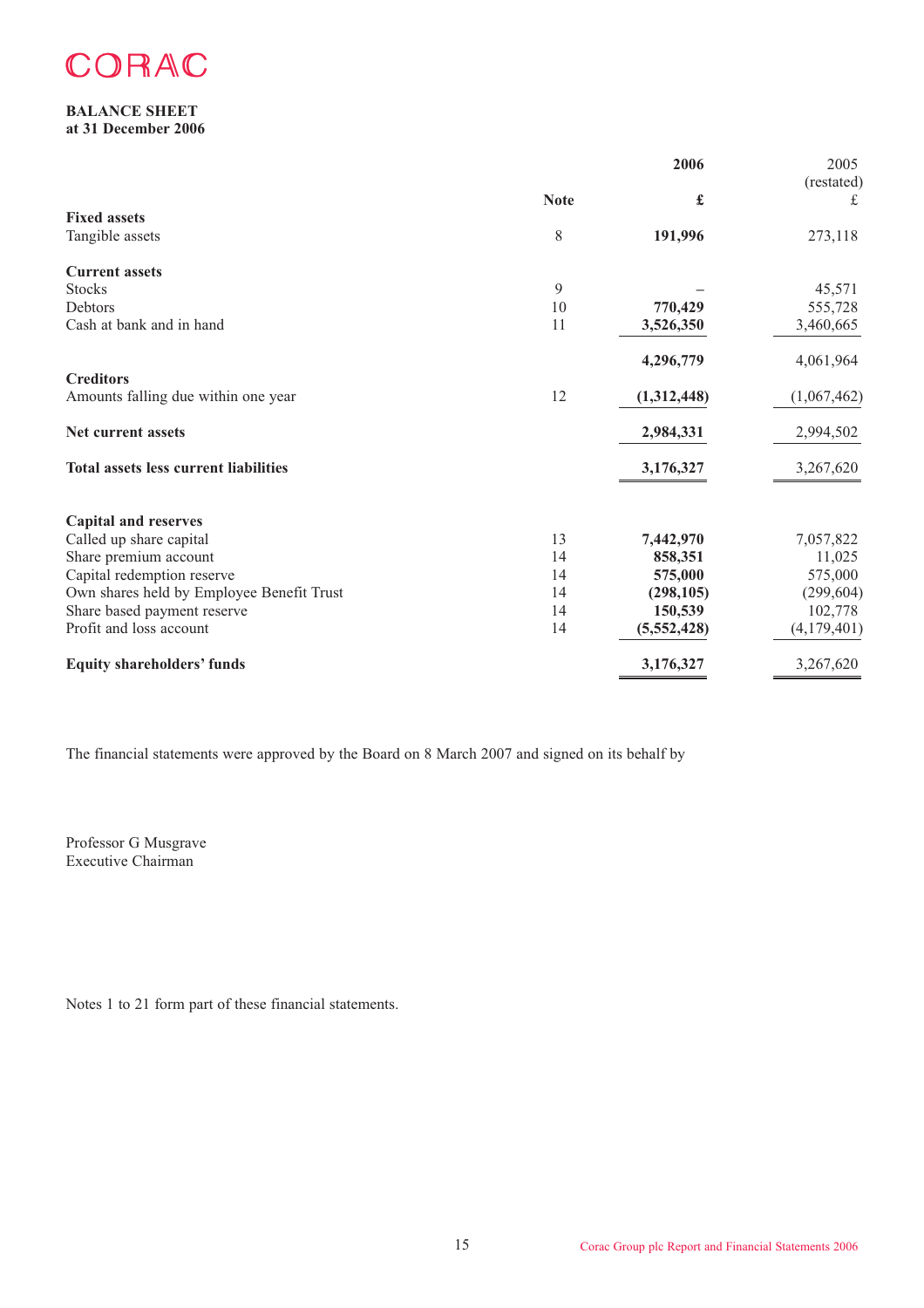

# CASH FLOW STATEMENT for the year ended 31 December 2006

|             |                    | 2006          |           | 2005        |
|-------------|--------------------|---------------|-----------|-------------|
| <b>Note</b> | £                  | £             | $\pounds$ | £           |
| 16          |                    | (1,831,685)   |           | (1,472,931) |
|             |                    |               |           |             |
|             | 165,226            |               | 182,128   |             |
|             |                    | 165,226       |           | 182,128     |
|             |                    | 515,415       |           | 494,715     |
|             | (17, 559)<br>315   |               | (13,078)  |             |
|             |                    | (17, 244)     |           | (13,078)    |
|             |                    | (1, 168, 288) |           | (809, 166)  |
|             |                    | (42, 258)     |           | 633,437     |
| 13<br>14    | 1,232,474<br>1,499 |               | 186,916   |             |
|             |                    | 1,233,973     |           | 186,916     |
| 17          |                    | 23,427        |           | 11,187      |
|             |                    |               |           |             |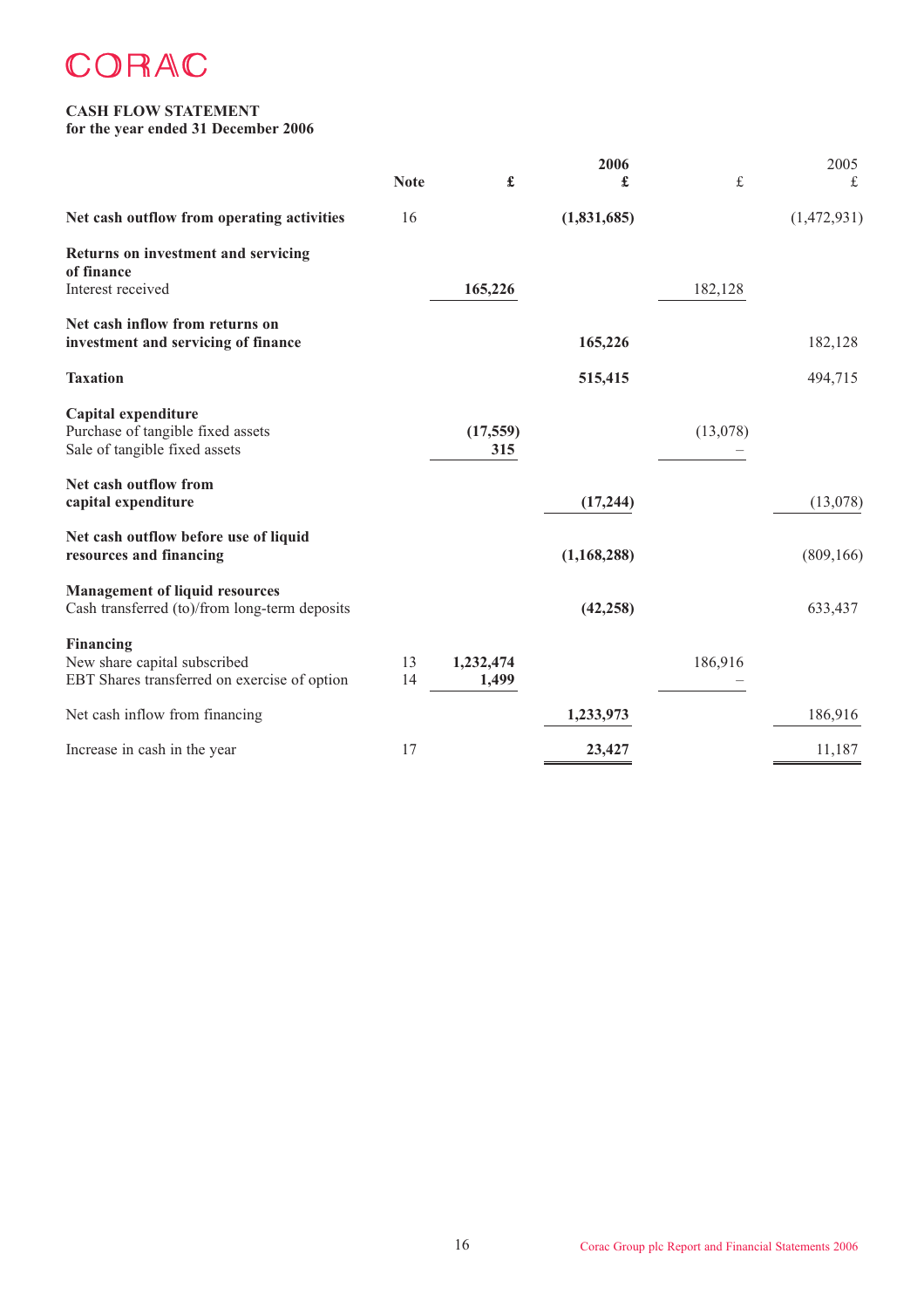#### NOTES TO THE FINANCIAL STATEMENTS 31 December 2006

#### 1 Accounting policies

The financial statements have been prepared in accordance with applicable United Kingdom accounting standards (generally accepted accounting principles) and under the historical cost convention.

The principal accounting policies of the Company are set out below. The policies have remained unchanged from the previous year except for the adoption of FRS 20 'Share based payments' and the effect of not consolidating the Company's wholly-owned dormant subsidiaries. The effects of these changes are explained below.

#### Basis of preparation

#### *Consolidation*

The Group's operations are conducted by its parent company, Corac Group plc, and there is no activity within its two wholly-owned subsidiaries. The Company has previously consolidated the accounts of these subsidiaries and produced group accounts. The Directors have reconsidered this treatment and determined that it is more appropriate not to produce group accounts since the amounts involved are not material and greater clarity of presentation is provided by the presentation of accounts for the Company as an individual undertaking and not about its group. The Directors have therefore claimed exemption from producing group accounts under Section 229 of the Companies Act 1985.

#### *Going concern*

The Company incurred a loss during the year ended 31 December 2006 and further losses are being incurred in the current financial period as the development of the compressor range and the downhole compressor continues. The accounts have been prepared on a going concern basis which assumes that the Company will continue in operational existence for the foreseeable future.

The directors are confident that sufficient funds have been raised for the next development stage and to provide working capital. Therefore they believe it is appropriate for the accounts to be prepared on a going concern basis.

#### *Share based payments*

FRS 20 requires the recognition of equity-settled share-based payments at fair value at the date of the grant and the recognition of liabilities for cash-settled share-based payments at the current fair value at each balance sheet date.

The Company makes equity-settled share-based payments to its employees and directors. Equity-settled share-based payments are measured at fair value at the date of grant and expensed on a straight-line basis over the vesting period of the award. At each balance sheet date, the Company revises its estimate of the number of options that are expected to become exercisable.

The value of any shares or options granted is charged to the profit and loss account over the period the shares vest, with a corresponding credit to reserves. When share options are exercised, the proceeds received, net of any transaction costs, are credited to share capital (nominal value) and share premium.

Prior to the adoption of FRS 20, the Company did recognise the financial effect of share-based payments in line with UITF Abstract 17 'Employee share schemes'.

In accordance with the transitional provisions of FRS 20, the Standard has been applied retrospectively to all grants of equity instruments after 7 November 2002 that were unvested as of 1 January 2005.

For the year ended 31 December 2005, the change in accounting policy has resulted in a net increase in the loss for the year of £36,544. The balance sheet at 31 December 2005 has been restated to reflect the recognition of a share based payment reserve of £102,778.

For the year ended 31 December 2006 the change in accounting policy has resulted in a net charge to the profit and loss account of £47,761. At 31 December 2006, the share based payment reserve amounted to £150,539.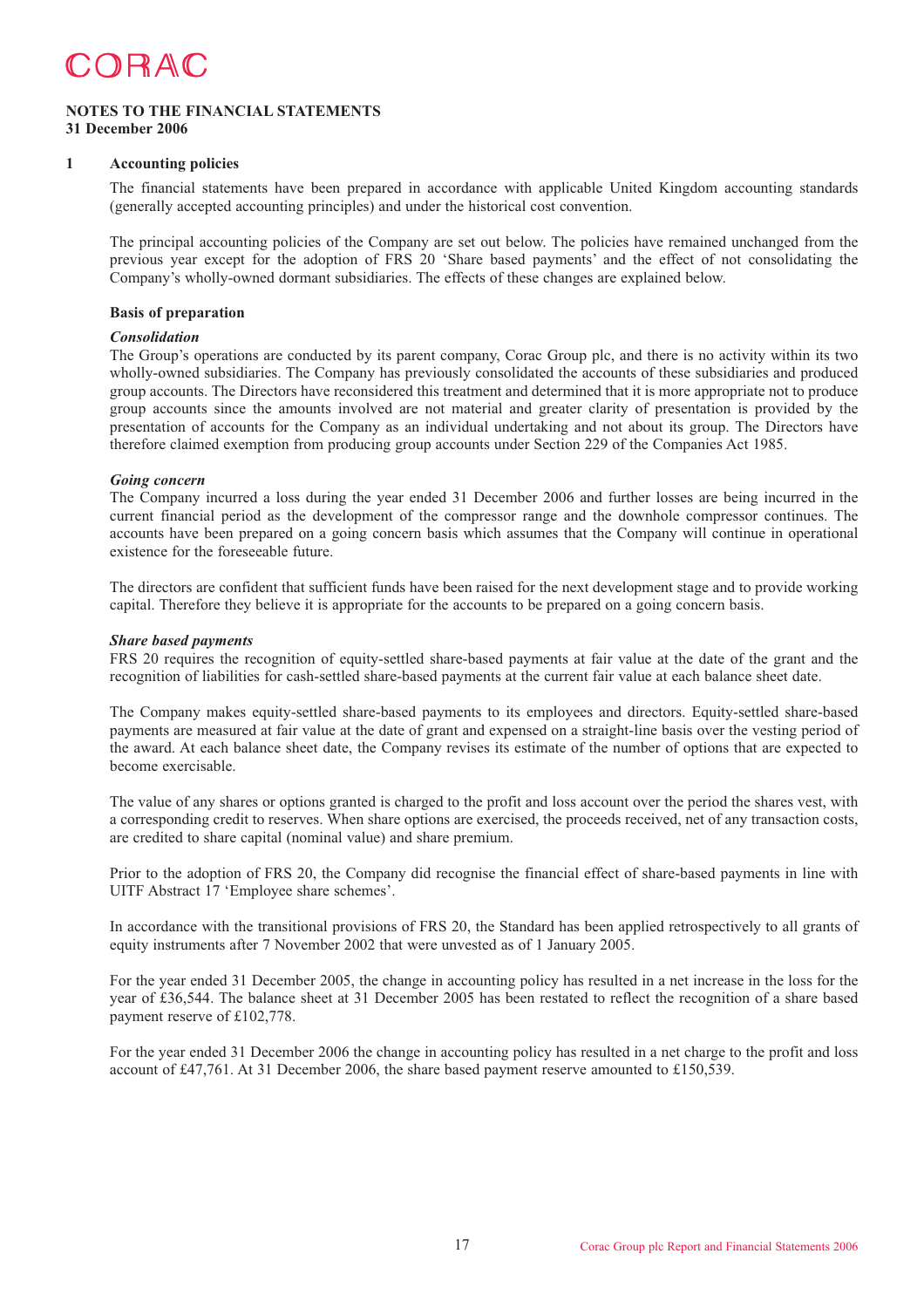### NOTES TO THE FINANCIAL STATEMENTS (continued)

#### 1 Accounting policies (continued)

#### Turnover

Turnover on contracts is recognised using the percentage-of-completion method. Under this method revenues recorded represent the aggregate of costs incurred during the year and a portion of estimated profit on individual contracts based on the relationship of costs incurred to total estimated costs for each contract. Revisions in estimates are reflected in the accounting period when the revision becomes known. Anticipated losses on contracts are charged to income in their entirety when the losses become evident.

Turnover from engineering services is recognised over the period services are provided and turnover from up front licence fees is taken to income on commencement of the licence. Turnover from research and development services for third parties, including cost recharges, is recognised over the period such services are provided. All amounts exclude Value Added Tax.

#### **Stocks**

Stocks and work in progress are stated at the lower of cost and net realisable value after making due allowance for obsolete or slow moving stocks. Cost includes all direct costs and an appropriate proportion of fixed and variable overhead expenses. Net realisable value is based on the estimated selling price less the estimated cost of disposal.

#### Taxation

Corporation tax recoverable in respect of research and development cash tax credits is recognised when the decision has been taken to claim such amounts in cash. Until such a decision is made, the potential tax benefit arising from research and development expenditure is included in tax losses carried forward. Corporation tax payable is provided on taxable profits at the current rate. Deferred taxation is recognised on an undiscounted basis on all timing differences where the transactions or events that give the Company an obligation to pay more tax in the future or a right to pay less tax in the future, have occurred by the balance sheet date. Deferred tax assets are recognised when it is more likely than not that they will be recovered.

#### Fixed assets and depreciation

Fixed assets are stated at cost, net of depreciation. Depreciation is provided on the cost of fixed assets at rates calculated to write off each asset on a straight-line basis over its estimated useful life, as follows:

| Computer equipment            | 33% per annum    |
|-------------------------------|------------------|
| Office furniture and fittings | $20\%$ per annum |
| Plant and machinery           | $20\%$ per annum |

Short leasehold improvements are amortised over the life of the lease.

#### Share-based payments

The Company makes equity-settled share-based payments to its employees and directors. Equity-settled share-based payments are measured at fair value at the date of grant and expensed on a straight-line basis over the vesting period of the award. At each balance sheet date, the Company revises its estimate of the number of options that are expected to become exercisable.

The value of any shares or options granted is charged to the profit and loss account over the period the shares vest, with a corresponding credit to reserves. When share options are exercised, the proceeds received, net of any transaction costs, are credited to share capital (nominal value) and share premium.

The principal assumptions used to calculate the value of options issued are disclosed in note 13.

#### Research and development

Research and development expenditure is written off in the year in which it is incurred.

#### Leases

Rentals under operating leases are charged on a straight-line basis over the lease term.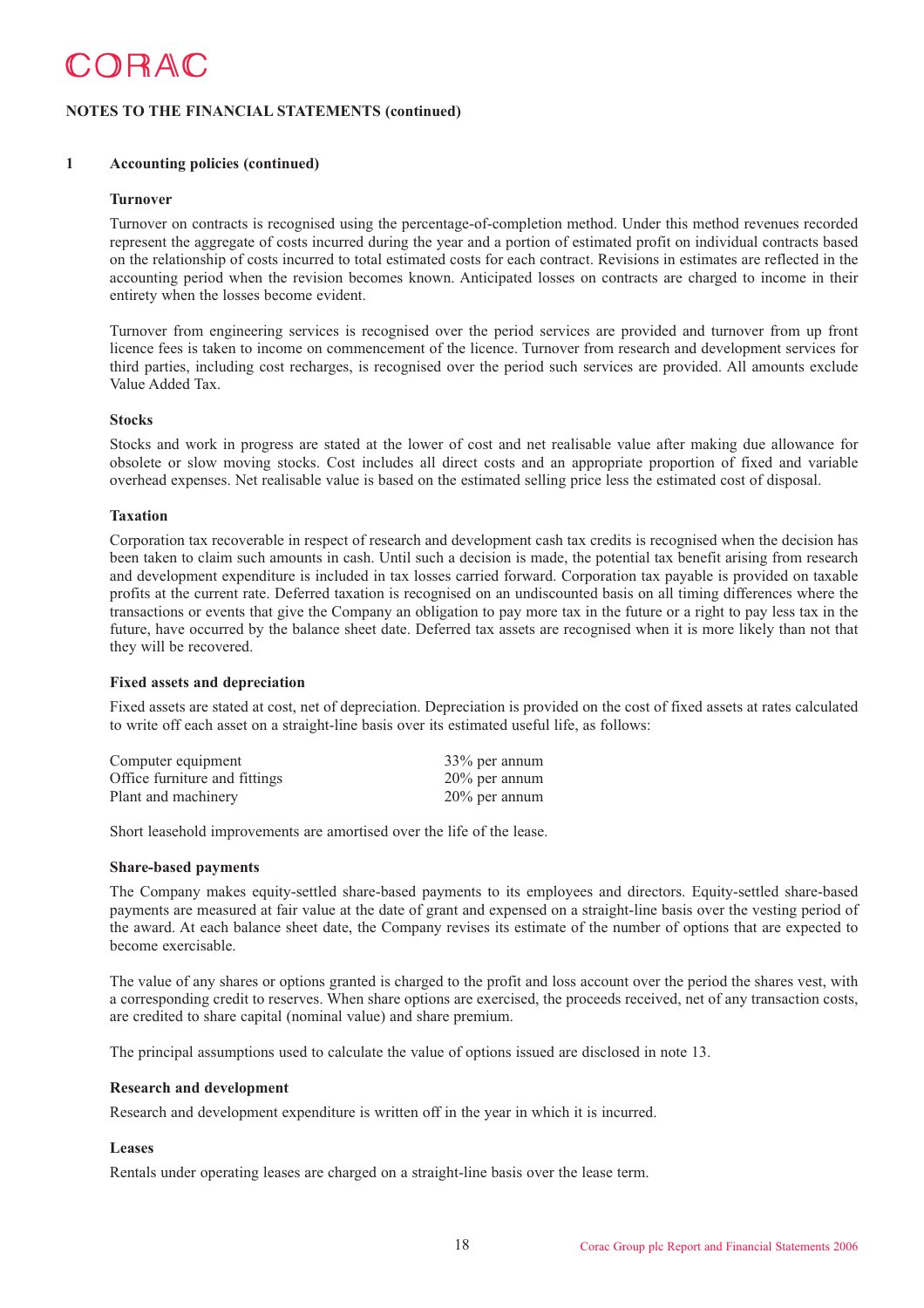#### NOTES TO THE FINANCIAL STATEMENTS (continued)

#### 1 Accounting policies (continued)

#### Pensions

The Company operates a money purchase pension scheme and a stakeholder pension scheme. In addition, the Company contributes to the personal pension plan of one of its directors. The pension charge represents the amounts payable by the Company to these funds in the year.

#### Patent fees

Patent costs are written off in the year in which they are incurred.

#### Short term cash deposits

In accordance with FRS 1 (revised), short term cash deposits are included on the Balance Sheet within cash at bank and in hand. These deposits do not constitute cash for the purposes of the Cash Flow Statement and have been disclosed separately in note 11 to these financial statements. These amounts are classified as liquid resources.

#### Government grants

Government grants of a revenue nature are credited to the profit and loss account in the same period as the related expenditure.

#### Interest receivable

Interest receivable represents interest earned on short term cash deposits.

#### Own shares held by Employee Benefit Trust

As required by UITF Abstract 38 "Accounting for ESOP trusts" the consideration paid for shares held by the Company's Employee Benefit Trust is deducted in arriving at shareholders' funds.

#### Financial instruments

Financial assets and financial liabilities are recognised on the balance sheet when the Company becomes a party to the contractual provisions of the instrument.

Trade debtors do not carry any interest and are stated at their nominal value as reduced by appropriate allowances for estimated irrecoverable amounts.

Trade creditors are not interest bearing and are stated at their nominal value.

#### 2 Turnover

Turnover is attributable to development projects and licence fees.

#### 3 Operating loss 2006 2005

|  |  | Operating loss is stated after charging: |
|--|--|------------------------------------------|
|--|--|------------------------------------------|

| 12,540    | 20,594    |
|-----------|-----------|
| 790       |           |
| 9.740     | 6,704     |
| 2,826     |           |
| 98,222    | 112,655   |
| 144       |           |
|           |           |
| 1,275,044 | 1,332,527 |
| 135,014   | 148,742   |
|           |           |
| 149,183   | 150.032   |
|           |           |

The average number of employees, including directors, employed by the Company during the period was 26 (2005: 28). These are split between the following departments: administration: 7 (2005: 7) and engineering: 19 (2005: 21).

 $f$   $f$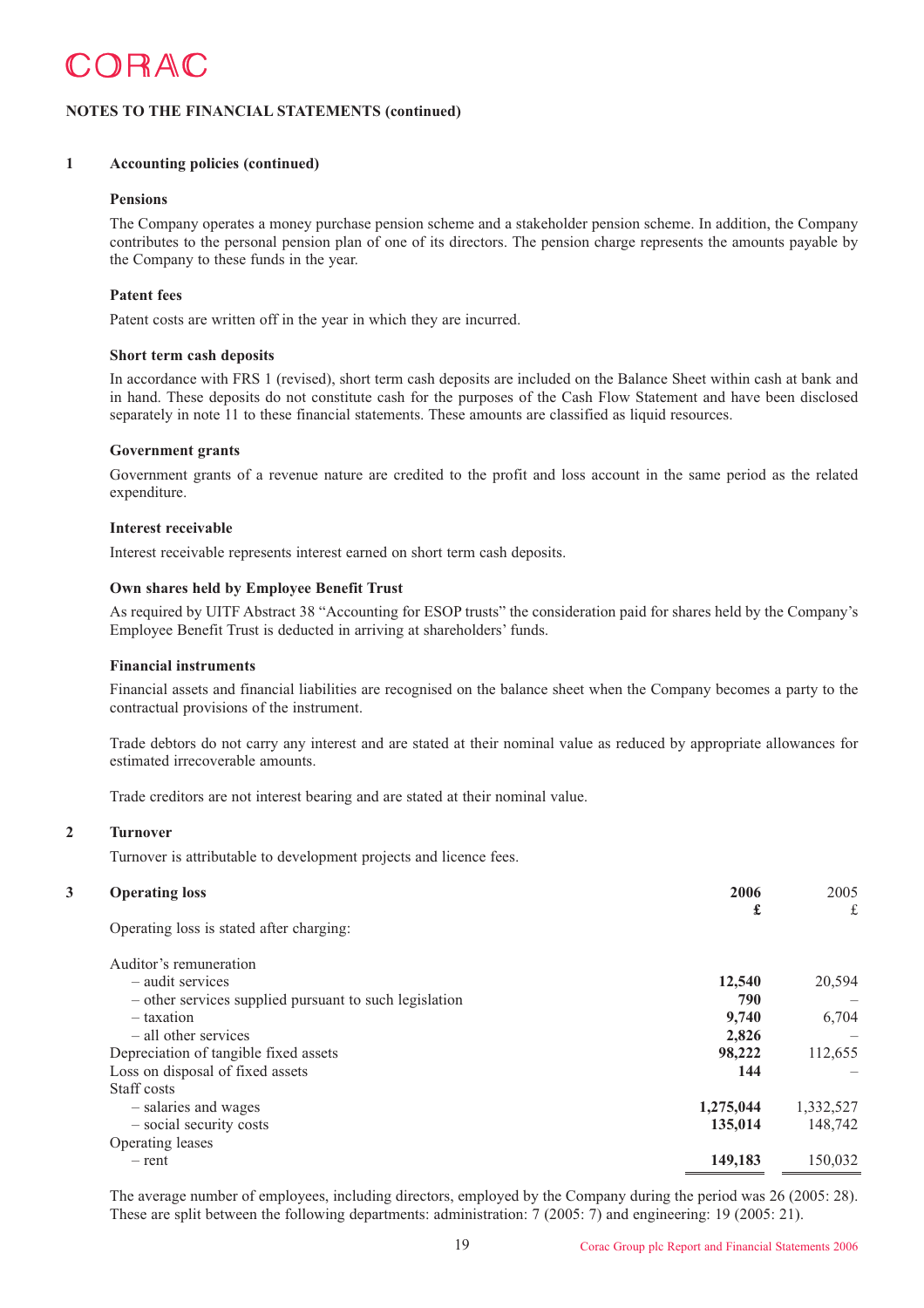### NOTES TO THE FINANCIAL STATEMENTS (continued)

#### 3 Operating loss (continued)

#### Pension costs

The Company operates a money purchase pension scheme and a group stakeholder pension scheme. The assets of these schemes are held separately from those of the Company in administered funds. The pension cost charge represents contributions payable by the Company to these funds and amounted to £66,145 (2005: £80,278). In addition, payments of £6,189 (2005: £8,455) were made to the personal pension plans of two directors.

Four directors (2005: four) accrued benefits under the group schemes during the year and one via contribution to his personal pension plan.

There were outstanding contributions of £Nil (2005: £50) payable to these funds at the year end.

The nature of the Company's schemes is such that there is no possibility of a surplus or deficiency in funding arising from past service.

| 4 | Directors' remuneration                     | 2006    | 2005    |
|---|---------------------------------------------|---------|---------|
|   |                                             |         | £       |
|   | Directors' emoluments were as follows:      |         |         |
|   | Remuneration                                | 500,950 | 549,822 |
|   | Termination payments                        | 100,100 |         |
|   | Gains made on the exercise of share options | 54,839  | 322,405 |
|   | Pension contributions                       | 23,525  | 28,562  |
|   |                                             | 679,414 | 900,789 |
|   |                                             |         |         |

During the year one director (2005: one) not including the highest paid director, exercised share options.

Emoluments of the highest paid director included above is as follows:

|   |                                       | 2006<br>£        | 2005<br>£        |
|---|---------------------------------------|------------------|------------------|
|   | Remuneration<br>Pension contributions | 123,199<br>8,624 | 120,783<br>8,455 |
|   |                                       | 131,823          | 129,238          |
| 5 |                                       |                  |                  |
|   | Interest receivable                   | 2006<br>£        | 2005<br>£        |
|   | Bank interest receivable              | 165,226          | 182,128          |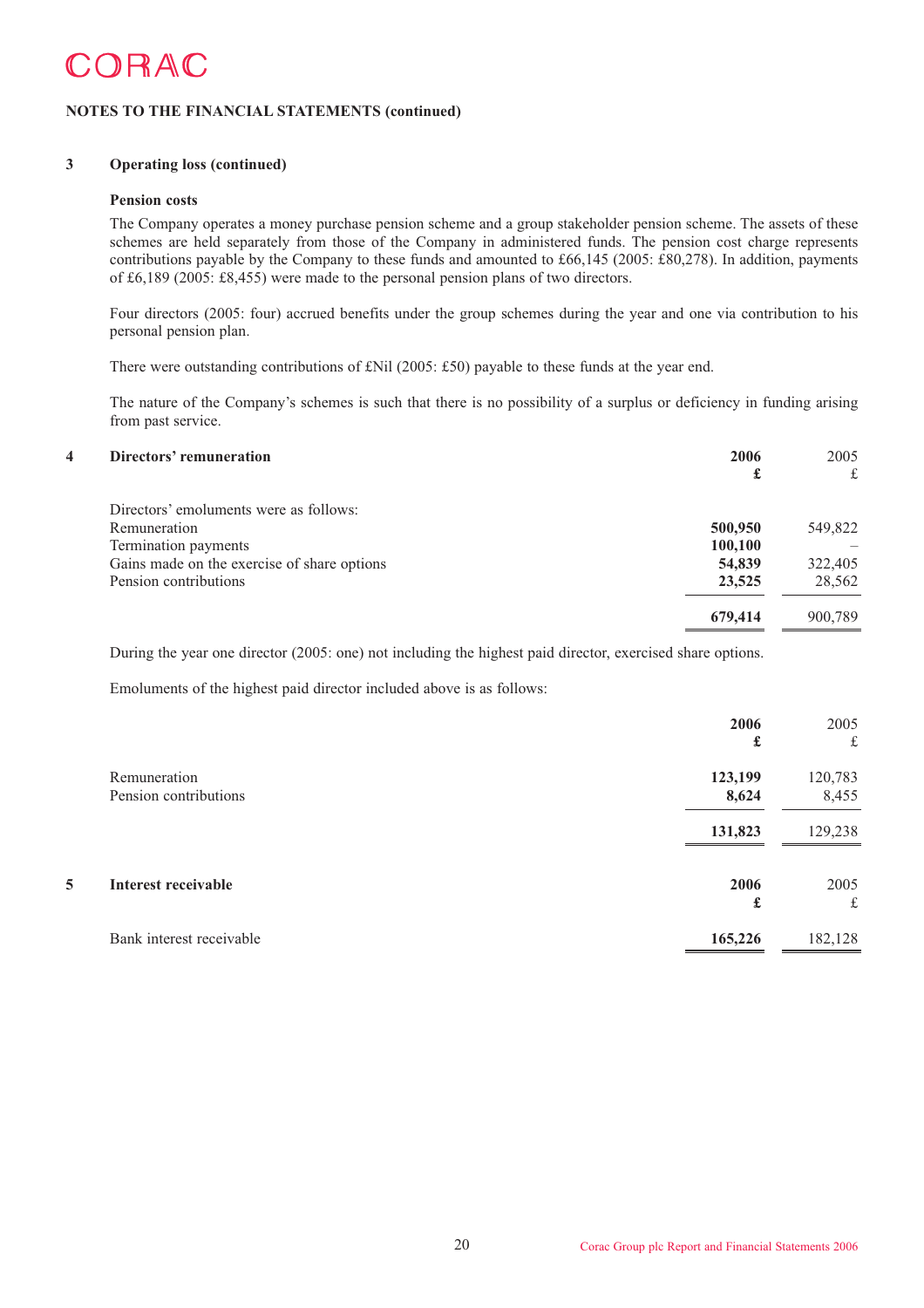### NOTES TO THE FINANCIAL STATEMENTS (continued)

#### 6 Taxation

| <b>Current taxation</b>                                                                                                                                                                                                                                                                                   | 2006<br>£                                                                      | 2005<br>£                                                                      |
|-----------------------------------------------------------------------------------------------------------------------------------------------------------------------------------------------------------------------------------------------------------------------------------------------------------|--------------------------------------------------------------------------------|--------------------------------------------------------------------------------|
| Corporation tax – research and development credit – current year<br>$-$ prior year                                                                                                                                                                                                                        | 423,000<br>403,712                                                             | 111,703<br>4,632                                                               |
|                                                                                                                                                                                                                                                                                                           | 826,712                                                                        | 116,335                                                                        |
| The tax credit for the period is lower than the standard rate of corporation tax in<br>the UK of 30% (2005: 30%). The differences are explained as follows:                                                                                                                                               | 2006<br>£                                                                      | 2005<br>(restated)<br>£                                                        |
| Loss on ordinary activities before taxation                                                                                                                                                                                                                                                               | (2,199,739)                                                                    | (2,028,111)                                                                    |
| Loss on ordinary activities multiplied by standard rate of corporation<br>tax in the UK of 30% (2005: 30%)                                                                                                                                                                                                | 659,922                                                                        | 608,433                                                                        |
| Effect of:<br>Expenses not deductible for tax purposes<br>Depreciation in excess of capital allowances<br>Share-based payments<br>Research and development enhanced relief<br>Research and development difference in tax rate<br>Trading losses carried forward<br>Adjustment in respect of prior periods | (1,179)<br>(23,513)<br>2,310<br>311,512<br>(370, 125)<br>(155, 927)<br>403,712 | (1, 445)<br>(28, 251)<br>(2,139)<br>82,481<br>(97, 740)<br>(449, 636)<br>4,632 |
| Current tax credit for the period                                                                                                                                                                                                                                                                         | 826,712                                                                        | 116,335                                                                        |
| <b>Deferred taxation</b>                                                                                                                                                                                                                                                                                  | 2006<br>£                                                                      | 2005<br>(restated)<br>£                                                        |
| Accelerated capital allowances and other timing differences<br>Losses                                                                                                                                                                                                                                     | 142,783<br>(142, 783)                                                          | 213,458<br>(213, 458)                                                          |

Subject to agreement by HMRC, Corac Group plc has approximately £5,700,000 (2005: £6,900,000) of unrelieved tax losses. A deferred tax asset has not been recognised due to lack of certainty surrounding future utilisation of these losses.

#### 7 Loss per share

The calculation of basic loss per share for the year ended 31 December 2006 is based upon a loss after tax of £1,373,027 (2005 restated: loss £1,911,776), and a weighted average number of shares of 74,211,163 (2005: 68,905,374). Diluted loss per share is not calculated since the conversion to ordinary shares of share options would be anti-dilutive.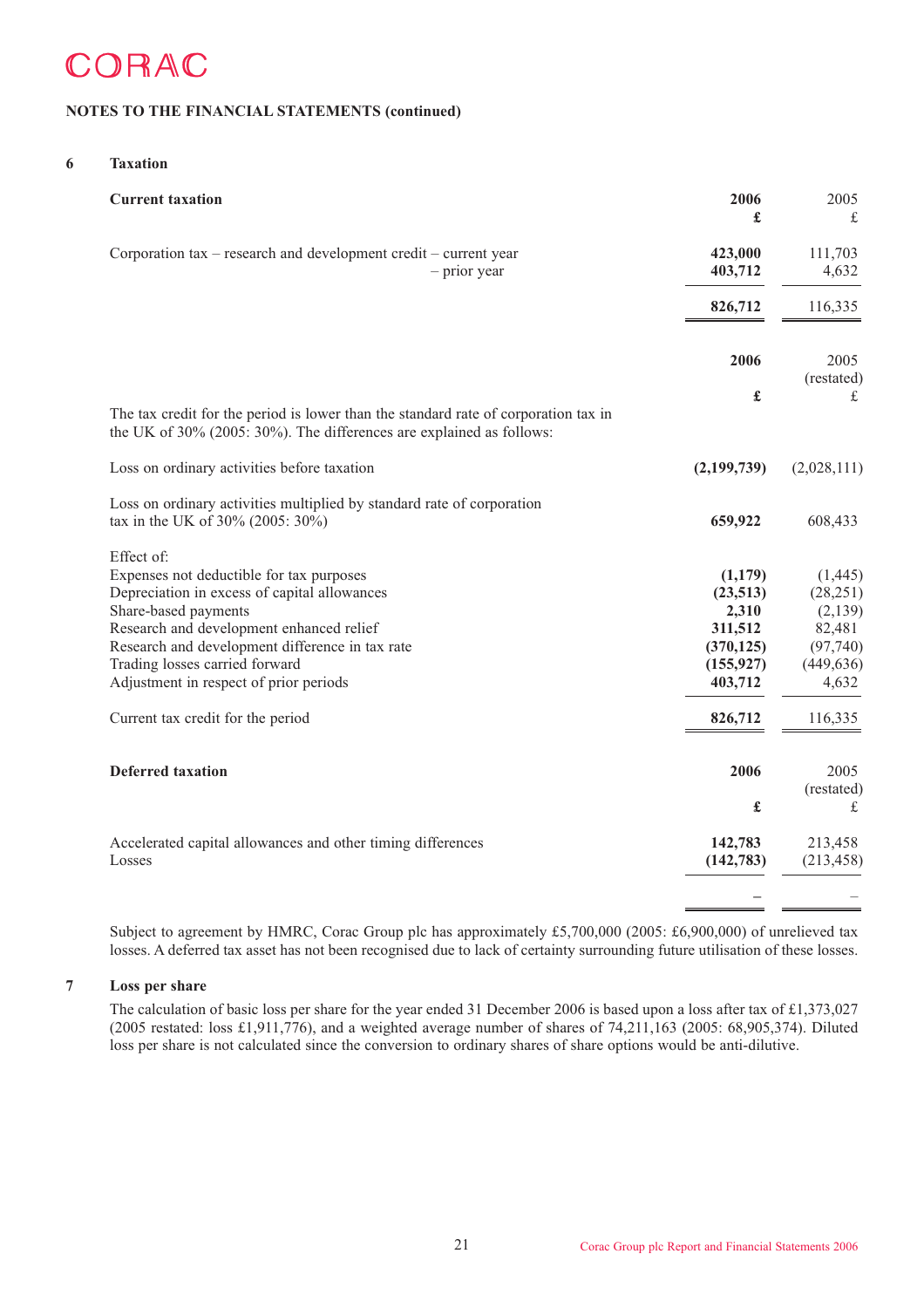# NOTES TO THE FINANCIAL STATEMENTS (continued)

# 8 Tangible fixed assets

|                                 | <b>Short</b><br>leasehold<br>improvements<br>£ | Computer<br>equipment<br>£ | <b>Office</b><br>furniture<br>and fittings<br>£ | <b>Plant</b> and<br>machinery<br>£ | <b>Total</b><br>£ |
|---------------------------------|------------------------------------------------|----------------------------|-------------------------------------------------|------------------------------------|-------------------|
| Cost                            |                                                |                            |                                                 |                                    |                   |
| At 1 January 2006               | 189,827                                        | 260,705                    | 24,850                                          | 307,533                            | 782,915           |
| Additions                       |                                                | 15,803                     |                                                 | 1,756                              | 17,559            |
| Disposals                       |                                                | (1, 835)                   |                                                 |                                    | (1, 835)          |
| At 31 December 2006             | 189,827                                        | 274,673                    | 24,850                                          | 309,289                            | 798,639           |
| Depreciation                    |                                                |                            |                                                 |                                    |                   |
| At 1 January 2006               | 81,137                                         | 221,626                    | 19,167                                          | 187,867                            | 509,797           |
| Charge for year                 | 22,098                                         | 29,409                     | 2,607                                           | 44,108                             | 98,222            |
| Released on disposals           |                                                | (1,376)                    |                                                 |                                    | (1, 376)          |
| At 31 December 2006             | 103,235                                        | 249,659                    | 21,774                                          | 231,975                            | 606,643           |
| Net book value                  |                                                |                            |                                                 |                                    |                   |
| At 31 December 2006             | 86,592                                         | 25,014                     | 3,076                                           | 77,314                             | 191,996           |
| At 31 December 2005             | 108,690                                        | 39,079                     | 5,683                                           | 119,666                            | 273,118           |
| 9<br><b>Stocks</b>              |                                                |                            |                                                 | 2006                               | 2005              |
|                                 |                                                |                            |                                                 | £                                  | $\mathbf f$       |
| Work in progress                |                                                |                            |                                                 |                                    | 45,571            |
| 10<br><b>Debtors</b>            |                                                |                            |                                                 | 2006                               | 2005              |
|                                 |                                                |                            |                                                 | £                                  | $\pounds$         |
| Trade debtors                   |                                                |                            |                                                 | 38,149                             | 186,249           |
| Other debtors                   |                                                |                            |                                                 | 250,152                            | 239,640           |
| Other taxes and social security |                                                |                            |                                                 | 59,128                             | 18,136            |
| Taxation recoverable            |                                                |                            |                                                 | 423,000                            | 111,703           |
|                                 |                                                |                            |                                                 | 770,429                            | 555,728           |

Included within other debtors are recoverable property improvement costs of £75,000 (2005: £100,000) which are due after more than one year.

### 11 Cash at bank and in hand

Included in cash at bank and in hand are short term deposits amounting to £3,453,589 (2005: £3,411,331).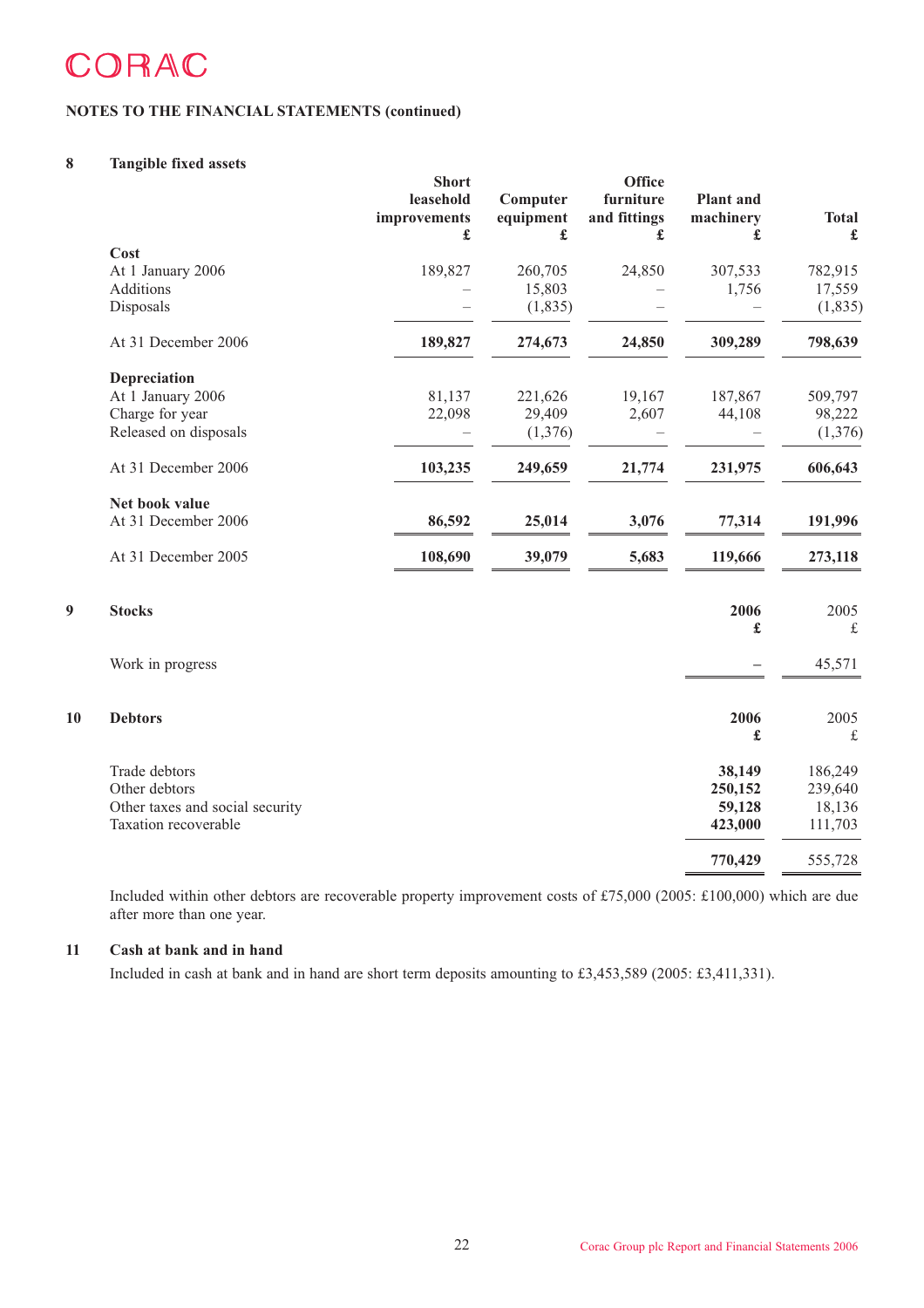### NOTES TO THE FINANCIAL STATEMENTS (continued)

| 12 | <b>Creditors</b>                                          | 2006<br>£     | 2005<br>£  |
|----|-----------------------------------------------------------|---------------|------------|
|    | Amounts falling due within one year                       |               |            |
|    | Trade creditors                                           | 87,792        | 71,286     |
|    | Other taxes and social security                           | 39,778        | 43,816     |
|    | Deferred revenue                                          | 667,629       | 709,223    |
|    | Other creditors                                           | 593           | 1,511      |
|    | Amounts owed to subsidiary undertakings                   | 5,301         | 5,301      |
|    | Accruals                                                  | 511,355       | 236,325    |
|    |                                                           | 1,312,448     | 1,067,462  |
| 13 | Share capital                                             | 2006<br>£     | 2005<br>£  |
|    | <b>Authorised</b>                                         |               |            |
|    | 200,000,000 ordinary shares of 10p each                   | 20,000,000    | 20,000,000 |
|    | Allotted, called up and fully paid                        |               |            |
|    | 74,429,700 (2005: 70,578,220) ordinary shares of 10p each | 7,442,970     | 7,057,822  |
|    |                                                           |               |            |
|    |                                                           | <b>Number</b> | Number     |
|    | At 1 January 2006                                         | 70,578,220    | 68,709,061 |
|    | Issued in respect of placing                              | 3,528,900     |            |
|    | Issued in respect of share option exercise                | 322,580       | 1,869,159  |
|    | At 31 December 2006                                       | 74,429,700    | 70,578,220 |
|    |                                                           |               |            |

During the year the Company issued 3,528,900 ordinary shares of 10p each for cash at 32p per share by means of a placing.

Also during the year the company issued 322,580 ordinary shares of 10p each for cash at 32p per share on the exercise of share options.

After the year end, the Company issued 384,800 ordinary shares of 10p each for cash at 11.5385p per share on the exercise of share options. As a result of this issue the total issued share capital of the Company at the date of this report was 74,814,500 ordinary shares of 10p each.

#### **Options**

The Company has two unapproved share option schemes and an Enterprise Management Incentive (EMI) scheme. Share options have been granted by both the Company and the Corac EBT (note 14) under the rules of these schemes. The share options granted by the EBT have no dilutive effect on the Company's share capital.

|                     | <b>Unapproved schemes</b> |            | <b>EMI</b> scheme |            | <b>Total</b> |            |              |
|---------------------|---------------------------|------------|-------------------|------------|--------------|------------|--------------|
|                     | Company                   | <b>EBT</b> | Company           | <b>EBT</b> | Company      | <b>EBT</b> | <b>Total</b> |
| Number of options   |                           |            |                   |            |              |            |              |
| at 1 January 2006   | 1,845,078                 | 240,000    | 2,030,122         | 612,000    | 3,875,200    | 852,000    | 4,727,200    |
| Exercised during    |                           |            |                   |            |              |            |              |
| the year            |                           | (3,333)    | (322, 580)        | (4,000)    | (322, 580)   | (7, 333)   | (329, 913)   |
| Lapsed during       |                           |            |                   |            |              |            |              |
| the year            | (177, 420)                | (146, 667) | (581, 532)        | (39,000)   | (758, 952)   | (185,667)  | (944, 619)   |
| Issued during       |                           |            |                   |            |              |            |              |
| the year            |                           | 492,987    |                   | 457,013    |              | 950,000    | 950,000      |
| At 31 December 2006 | 1,667,658                 | 582,987    | 1,126,010         | 1,026,013  | 2,793,668    | 1,609,000  | 4,402,668    |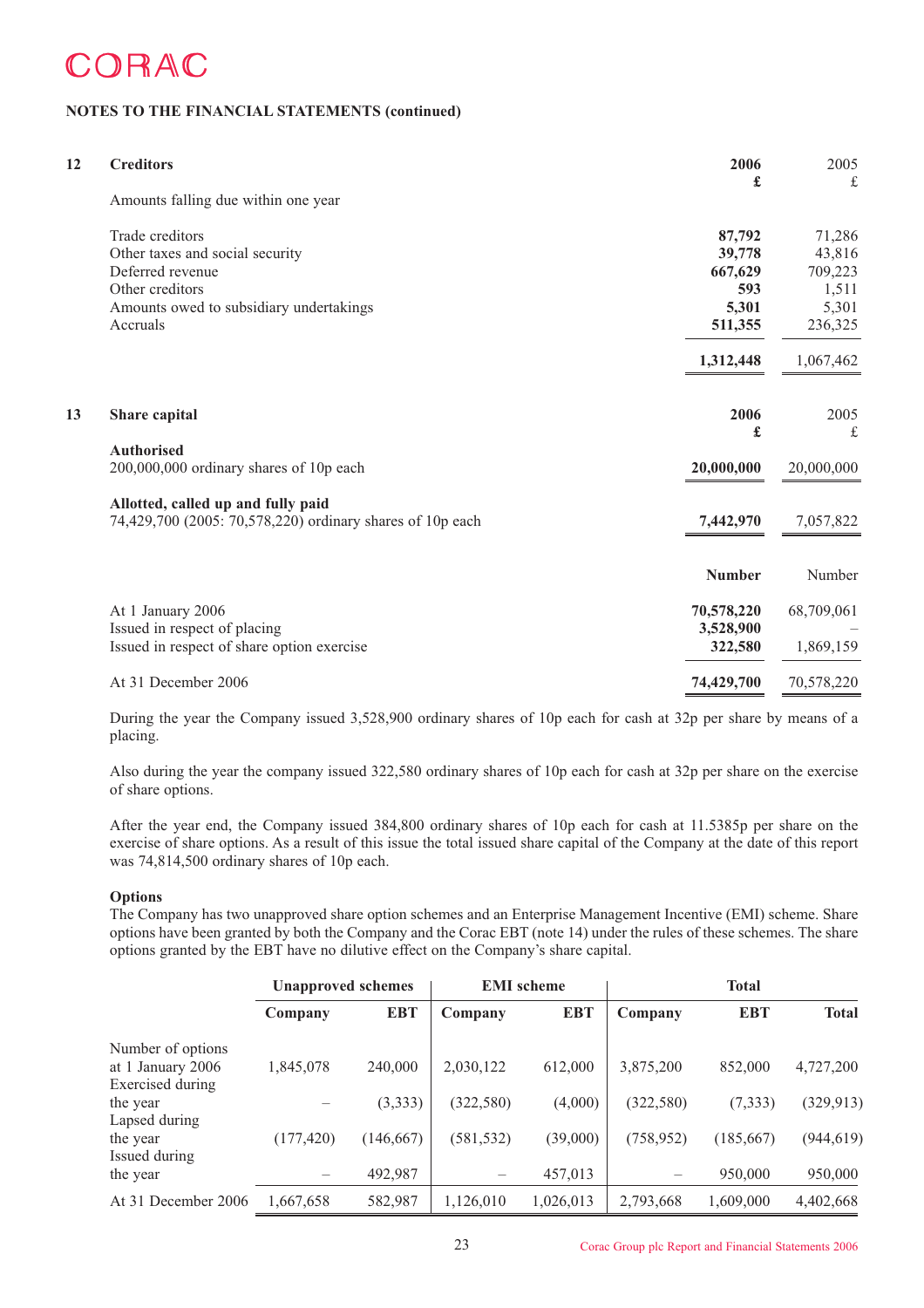### NOTES TO THE FINANCIAL STATEMENTS (continued)

#### 13 Share capital (continued)

Exercise of an option is generally subject to continued employment and to satisfaction of the applicable performance conditions. The fair value per option granted and the assumptions used in the calculation of fair value for awards made after 7 November 2002 are set out in the table below.

At 31 December 2006 options over unissued ordinary 10p shares were as follows:

| <b>Date</b><br>of<br>grant | <b>Number</b> | Option<br>price<br>per share<br>(pence) | Option<br>periods<br>ending | <b>Closing</b><br>share price<br>at grant<br>(pence) | <b>Exercise</b><br>price<br>(pence) | <b>Expected</b><br>$\binom{0}{0}$ | <b>Risk-free</b><br>volatility interest rate<br>$(\%)$ | Fair value<br>per share<br>(pence) |
|----------------------------|---------------|-----------------------------------------|-----------------------------|------------------------------------------------------|-------------------------------------|-----------------------------------|--------------------------------------------------------|------------------------------------|
| 2000                       | 384,800       | 11.54                                   | 2007                        |                                                      |                                     |                                   |                                                        |                                    |
| 2000                       | 1,040,000     | 38.46                                   | 2007                        |                                                      |                                     |                                   |                                                        |                                    |
| 2001                       | 650,868       | 38.46                                   | 2006-2009                   |                                                      |                                     |                                   |                                                        |                                    |
| 2001                       | 28,000        | 85.50                                   | 2007-2009                   |                                                      |                                     |                                   |                                                        |                                    |
| 2001                       | 5,000         | 86.50                                   | 2007-2009                   |                                                      |                                     |                                   |                                                        |                                    |
| 2002                       | 100,000       | 55.30                                   | 2007                        |                                                      |                                     |                                   |                                                        |                                    |
| 2002                       | 40,000        | 40.00                                   | 2008-2010                   |                                                      |                                     |                                   |                                                        |                                    |
| 2002                       | 25,000        | 43.50                                   | 2008-2010                   |                                                      |                                     |                                   |                                                        |                                    |
| 2002                       | 20,000        | 23.00                                   | 2008-2010                   |                                                      |                                     |                                   |                                                        |                                    |
| 2002                       | $*69,000$     | 22.00                                   | 2008-2010                   | 22.00                                                | 22.00                               | 50.1860                           | 4.3860                                                 | 10.72                              |
| 2002                       | $*100,000$    | 22.00                                   | 2008-2010                   | 22.00                                                | 22.00                               | 50.1860                           | 4.3818                                                 | 10.71                              |
| 2003                       | $*270,000$    | 34.00                                   | 2009-2011                   | 34.00                                                | 34.00                               | 42.8183                           | 4.7805                                                 | 15.05                              |
| 2004                       | 142,858       | 28.00                                   | 2009                        | 28.50                                                | 28.00                               | 40.8181                           | 4.6317                                                 | 12.32                              |
| 2004                       | 357,142       | 28.00                                   | 2010-2012                   | 28.50                                                | 28.00                               | 40.8181                           | 4.6317                                                 | 12.32                              |
| 2004                       | $*145,000$    | 33.00                                   | 2010-2012                   | 33.00                                                | 33.00                               | 37.6867                           | 4.5024                                                 | 13.28                              |
| 2005                       | $*85,000$     | 31.25                                   | 2011-2013                   | 32.25                                                | 31.25                               | 38.5446                           | 4.1971                                                 | 13.36                              |
| 2006                       | *300,000      | 46.08                                   | 2012-2014                   | 46.00                                                | 46.08                               | 37.0739                           | 4.5048                                                 | 14.08                              |
| 2006                       | $*640,000$    | 37.50                                   | 2012-2014                   | 36.50                                                | 37.50                               | 38.2617                           | 4.3001                                                 | 11.41                              |
|                            |               |                                         |                             |                                                      |                                     |                                   |                                                        |                                    |

4,402,668

\*These options were issue by the EBT.

The market price of the Company's shares at 31 December 2006 was 36.5p and the range during the year was between 31.75p and 52.5p.

The vesting period of an option is assumed to be commensurate with the exercise period of the option and the expected life of an employee share option is five years.

Expected volatility is a measure of the amount by which a share price is expected to fluctuate during a period. The volatility of the Company's share price was calculated as the average of annualised standard deviations of daily continuously compounded returns on the Company's stock, calculated over 1,2 and 3 years back from the date of grant where possible.

The risk-free rate is the yield to maturity on the date of grant of a UK Gilt Strip, with term to maturity equal to the life of the option.

The dividend yield of 0% in all cases reflects the absence of dividends and of a clear dividend policy statement at the relevant dates of grant.

Options granted before 2006 were valued using the Black-Scholes model. Options granted in 2006 were valued using the Monte Carlo model.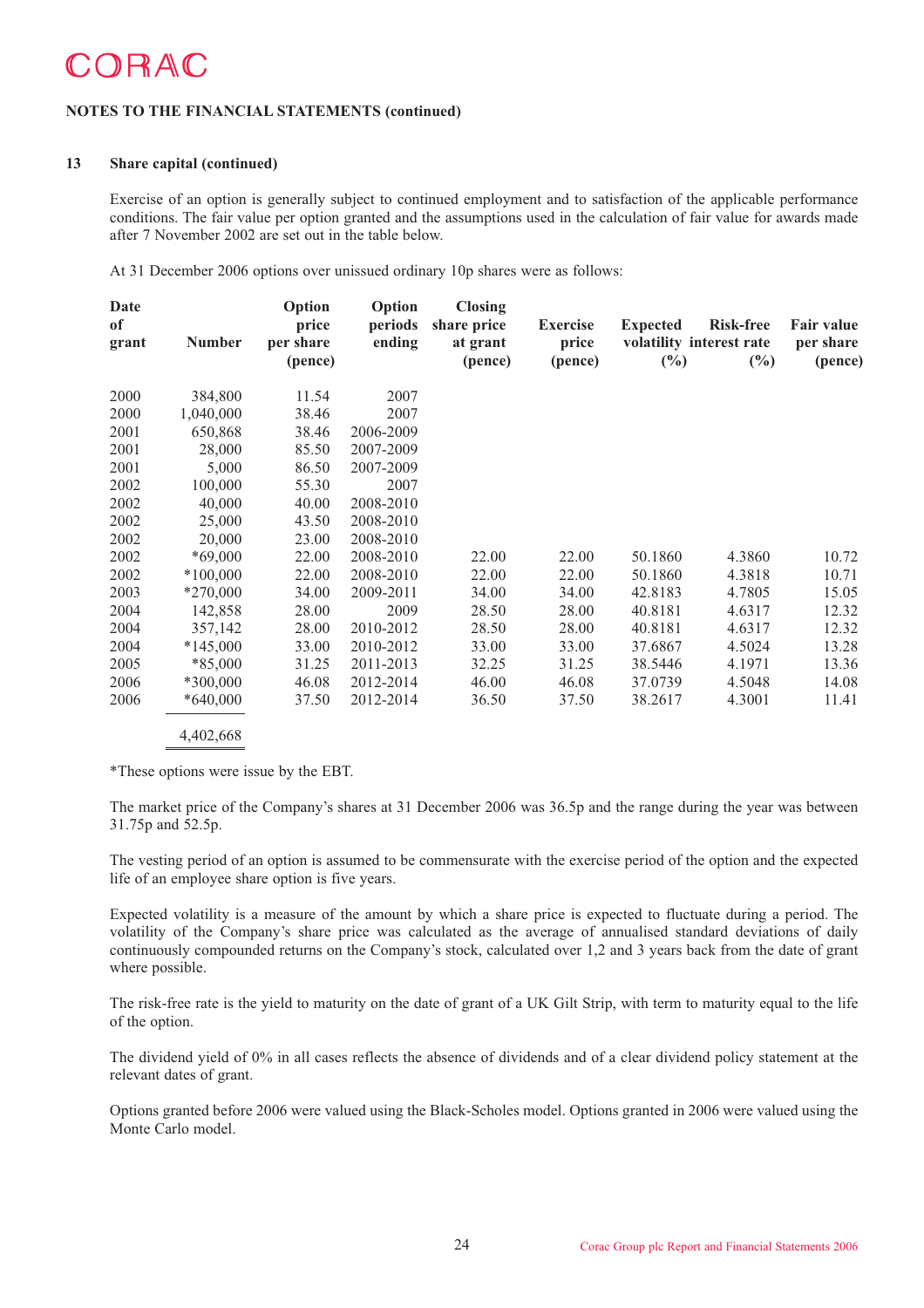### NOTES TO THE FINANCIAL STATEMENTS (continued)

### 14 Reserves

|                                            | Capital<br>redemption<br>reserve<br>£ | Own shares<br>held by<br><b>Employee</b><br><b>Benefit</b><br><b>Trust</b><br>£ | <b>Share</b><br>premium<br>account<br>£ | <b>Share based</b><br>payment<br>reserve<br>(restated)<br>£ | <b>Profit and</b><br>loss account<br>(restated) | <b>Total</b><br>£ |
|--------------------------------------------|---------------------------------------|---------------------------------------------------------------------------------|-----------------------------------------|-------------------------------------------------------------|-------------------------------------------------|-------------------|
| At 1 January 2006<br>Prior year adjustment | 575,000                               | (299, 604)                                                                      | 11,025                                  |                                                             | (4,076,623)                                     | (3,790,202)       |
| (note 1)                                   |                                       |                                                                                 |                                         | 102,778                                                     | (102,778)                                       |                   |
| At 1 January 2006 (restated)               | 575,000                               | (299, 604)                                                                      | 11,025                                  | 102,778                                                     | (4,179,401)                                     | (3,790,202)       |
| Loss for the year<br>Shares transferred on |                                       |                                                                                 |                                         |                                                             | (1,373,027)                                     | (1,373,027)       |
| exercise of option                         |                                       | 1,499                                                                           |                                         |                                                             |                                                 | 1,499             |
| Issue of shares<br>FRS20 share option      |                                       |                                                                                 | 847,326                                 |                                                             |                                                 | 847,326           |
| charge                                     |                                       |                                                                                 |                                         | 47,761                                                      |                                                 | 47,761            |
| At 31 December 2006                        | 575,000                               | (298, 105)                                                                      | 858,351                                 | 150,539                                                     | (5,552,428)                                     | (4,266,643)       |

#### Own shares held by Employee Benefit Trust

On 8 November 2002 the Company established the Corac EBT, an employee benefit trust (EBT), as an employees' share scheme for the benefit of and as an incentive for the employees of the Company. The Corac EBT is managed by an independent trustee.

At 31 December 2006 the Company had loaned £300,000 (2005: £300,000) to the Corac EBT. With this loan the Trustee purchased shares in the Company and, at 31 December 2006, the Corac EBT held 1,457,667 (2005: 1,465,000) ordinary shares in Corac Group plc with a book cost of £298,105 (2005: £299,604) which had a market value of £532,048 (2005: £465,138).

Options have been granted over 1,609,000 (2005: 852,000) of these shares to certain employees, 169,000 exercisable at 22p per share until 18 December 2010, 270,000 at 34p per share until 11 December 2011, 145,000 at 33p per share until 16 December 2012, 85,000 at 31.25p per share until 29 December 2013, 300,000 at 46.08p per share until 6 April 2014 and 640,000 at 37.50p per share until 27 July 2014. These options are subject to performance conditions.

The company intends to fund any shortfall should the EBT need to purchase more shares to fulfil its obligations to option holders.

Dividends on the shares owned by the EBT, the purchase of which was funded by an interest free loan to the EBT from Corac Group plc, are waived on the condition that the Trustee shall not be liable for any losses to the EBT as a result of the waiver.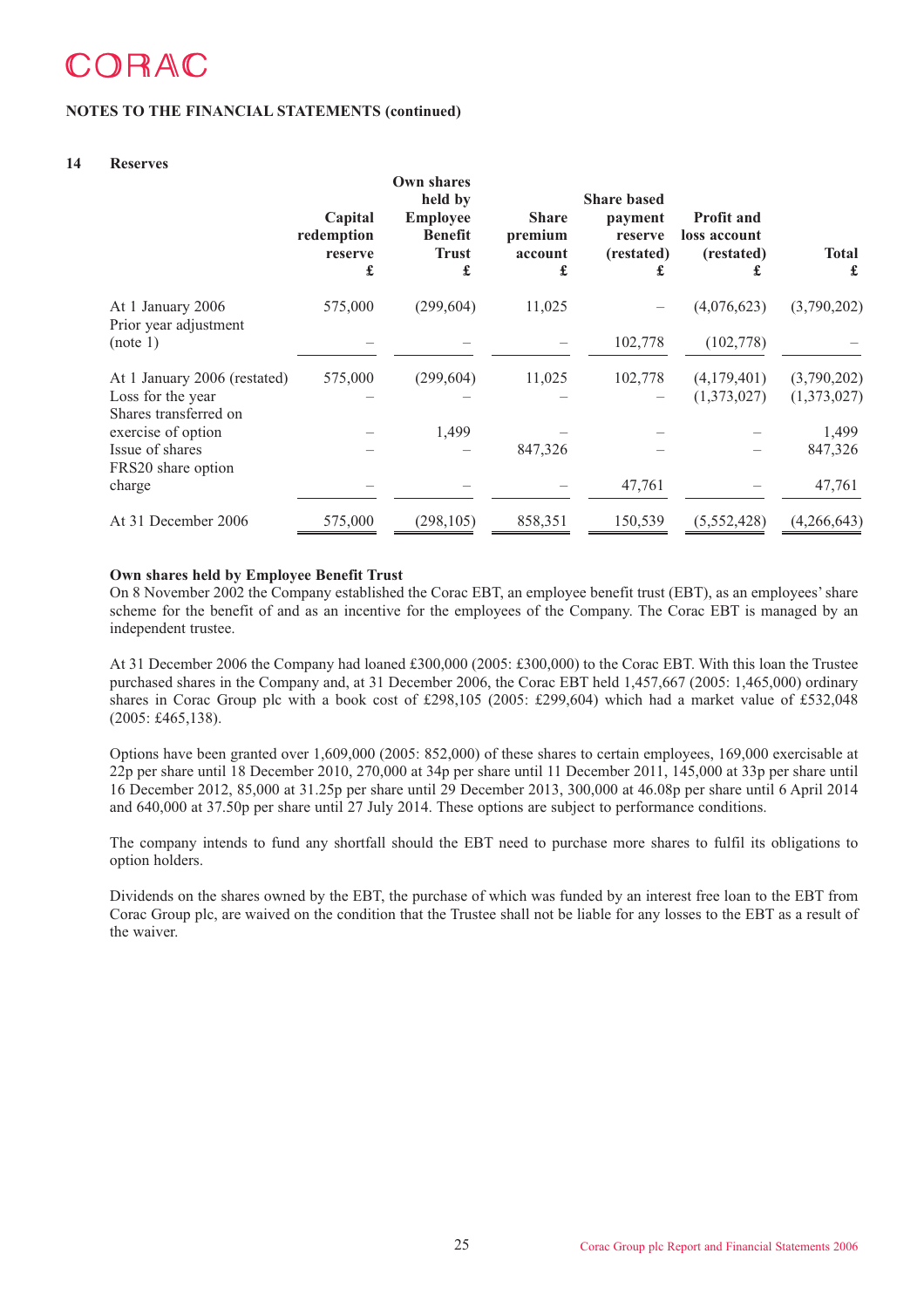### NOTES TO THE FINANCIAL STATEMENTS (continued)

# 15 Reconciliation of movement in shareholders' funds 2005 2006 2005

| £<br>Shareholders' funds at 1 January 2005 as previously reported (consolidated)<br>Effect of non-consolidation of subsidiaries<br>Shareholders' funds at 31 December 2005 (company only)<br>3,267,620<br>Shareholders' funds at 1 January 2006<br>Loss for the year<br>(1,373,027)<br>New shares issued<br>1,232,474<br>47,761<br>Movement in share based payment reserve<br>1,499<br>Reduction in shares held by EBT<br>Net reduction to shareholders' funds<br>(91,293)<br>Shareholders' funds at 31 December 2006<br>3,176,327 | Reconciliation of movement in snareholders' funds | 2000 | <b>ZUUS</b><br>(restated)        |
|------------------------------------------------------------------------------------------------------------------------------------------------------------------------------------------------------------------------------------------------------------------------------------------------------------------------------------------------------------------------------------------------------------------------------------------------------------------------------------------------------------------------------------|---------------------------------------------------|------|----------------------------------|
|                                                                                                                                                                                                                                                                                                                                                                                                                                                                                                                                    |                                                   |      | £                                |
|                                                                                                                                                                                                                                                                                                                                                                                                                                                                                                                                    |                                                   |      | 4,961,232<br>(5,296)             |
|                                                                                                                                                                                                                                                                                                                                                                                                                                                                                                                                    |                                                   |      | 4,955,936                        |
|                                                                                                                                                                                                                                                                                                                                                                                                                                                                                                                                    |                                                   |      | 4,955,936                        |
|                                                                                                                                                                                                                                                                                                                                                                                                                                                                                                                                    |                                                   |      | (1,911,776)<br>186,916<br>36,544 |
|                                                                                                                                                                                                                                                                                                                                                                                                                                                                                                                                    |                                                   |      | (1,688,316)                      |
|                                                                                                                                                                                                                                                                                                                                                                                                                                                                                                                                    |                                                   |      | 3,267,620                        |

For the year ended 31 December 2005, the change in accounting policy in respect of FRS 20 share-based payments has resulted in an increase in the loss for the year of £36,544 and an increase in the loss brought forward at 1 January 2005 of £66,234. The balance sheet at 31 December 2005 has been restated to reflect the recognition of a share based payment reserve of £102,778.

For the year ended 31 December 2006 the change in accounting policy has resulted in a net charge to the profit and loss account of £47,761. At 31 December 2006, the share based payment reserve amounted to £150,539.

The change in accounting policy has no effect on net assets and shareholders' funds.

| 16 | Reconciliation of operating loss to net cash outflow from operating activities | 2006        | 2005<br>(restated) |
|----|--------------------------------------------------------------------------------|-------------|--------------------|
|    |                                                                                | £           | £                  |
|    | Operating loss                                                                 | (2,364,965) | (2,210,239)        |
|    | Loss on disposal of fixed assets                                               | 144         |                    |
|    | Depreciation                                                                   | 98,222      | 112,655            |
|    | Decrease in stock and work in progress                                         | 45,571      | 4,429              |
|    | Decrease/(increase) in debtors                                                 | 96,596      | (84, 268)          |
|    | Increase in creditors                                                          | 244,986     | 667,948            |
|    | Increase in share-based payments provision                                     | 47,761      | 36,544             |
|    | Net cash outflow from operating activities                                     | (1,831,685) | (1,472,931)        |
| 17 | Reconciliation of net cash flow to movement in net funds                       | 2006        | 2005               |
|    |                                                                                | £           | £                  |
|    | Increase in cash                                                               | 23,427      | 11,187             |
|    | Cash effect of increase/(decrease) in liquid resources                         | 42,258      | (633, 437)         |
|    | Movement in net funds in the year                                              | 65,685      | (622, 250)         |
|    | Net funds at 1 January 2006                                                    | 3,460,665   | 4,082,915          |
|    | Net funds at 31 December 2006                                                  | 3,526,350   | 3,460,665          |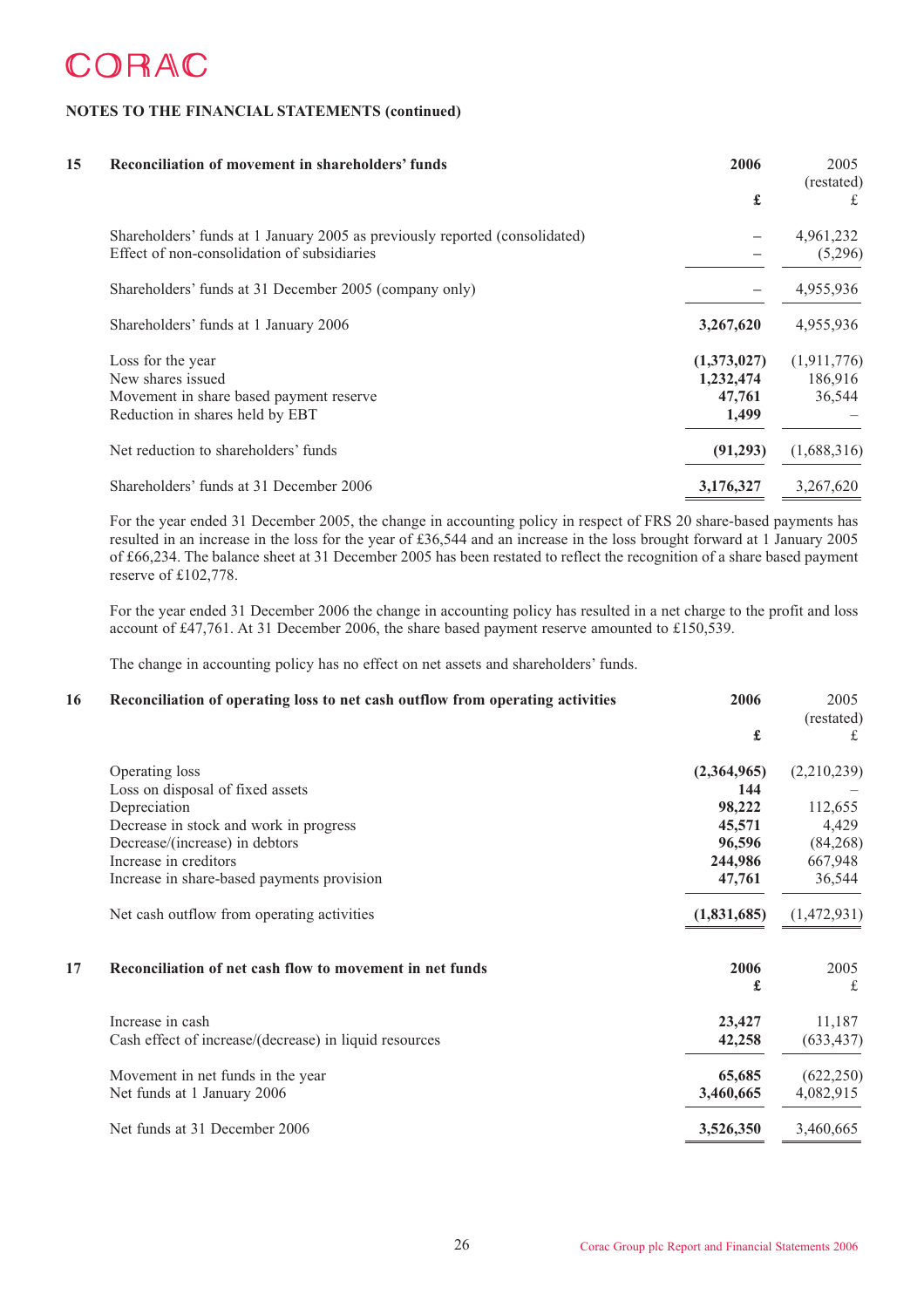### NOTES TO THE FINANCIAL STATEMENTS (continued)

| 18 | Analysis of changes in net funds | As at     |                  | As at       |
|----|----------------------------------|-----------|------------------|-------------|
|    |                                  | 1 January |                  | 31 December |
|    |                                  | 2006      | <b>Cash flow</b> | 2006        |
|    |                                  | £         | £                | £           |
|    | Cash in hand                     | 110       |                  | 112         |
|    | Cash at bank                     | 49,224    | 23,425           | 72,649      |
|    |                                  | 49,334    | 23,427           | 72,761      |
|    | Short term deposits              | 3,411,331 | 42,258           | 3,453,589   |
|    | Net funds                        | 3,460,665 | 65,685           | 3,526,350   |
|    |                                  |           |                  |             |

#### 19 Related party transactions

The following transactions took place between the directors and Corac Group plc during the year and are included, net of expenses, in directors emoluments:

- Fees of £23,752 (2005: £23,448) were invoiced by Greenwood Control Systems, a partnership of which Professor G Musgrave is a partner, in respect of director's services provided by Professor G Musgrave and certain expenses of which £199 was outstanding at the year end (2005: £132)
- Fees of £25,121 (2005: £24,575) were invoiced by Scheidegg Limited, a company of which Mr J H Gunn is a director, in respect of services provided by Mr J H Gunn and certain expenses of which £Nil was outstanding at the year end (2005: £Nil)
- Fees of £74,241 (2005: £73,828) were invoiced by GCI Consulting GmbH a company of which Mr G W Cromm is a director, in respect of services provided by Mr G W Cromm and certain expenses of which £Nil was outstanding at the year end (2005: £Nil).

In addition, the following transactions took place between the Company and other entities with common directorship. In each case, the director concerned did not benefit financially from the arrangement and was not involved in agreeing the terms which were negotiated on an arms-length basis:

Fees of £74,311 (2005: £Nil) were invoiced by Mechadyne plc, a Company of which Professor G Musgrave is a director in respect of engineering services provided by various individuals.

#### 20 Financial instruments

The Company has financed its operations by raising equity financing on the Alternative Investment Market and investing the proceeds on a short term basis as its development proceeds.

The Company's financial instruments comprise cash and short term deposits which are placed at fixed interest rates. The Company has various other financial instruments, such as trade debtors and trade creditors, which arise directly from its operations that have not been included in the following disclosures.

The main risk arising from the Company's financial instruments is interest rate risk. The policy for managing this risk is regularly reviewed and agreed by the Board.

It is, and has been throughout the period under review, the Company's policy that no trading in financial instruments shall be undertaken.

The Company is based in the United Kingdom and all of the Company's financial assets and liabilities are denominated in Sterling and there is consequently no exposure to exchange risk.

There is no material difference between the fair values and carrying values of the Company's financial instruments.

The Company does not have an overdraft or a borrowing facility.

The amounts held on short term deposits can be seen in note 11.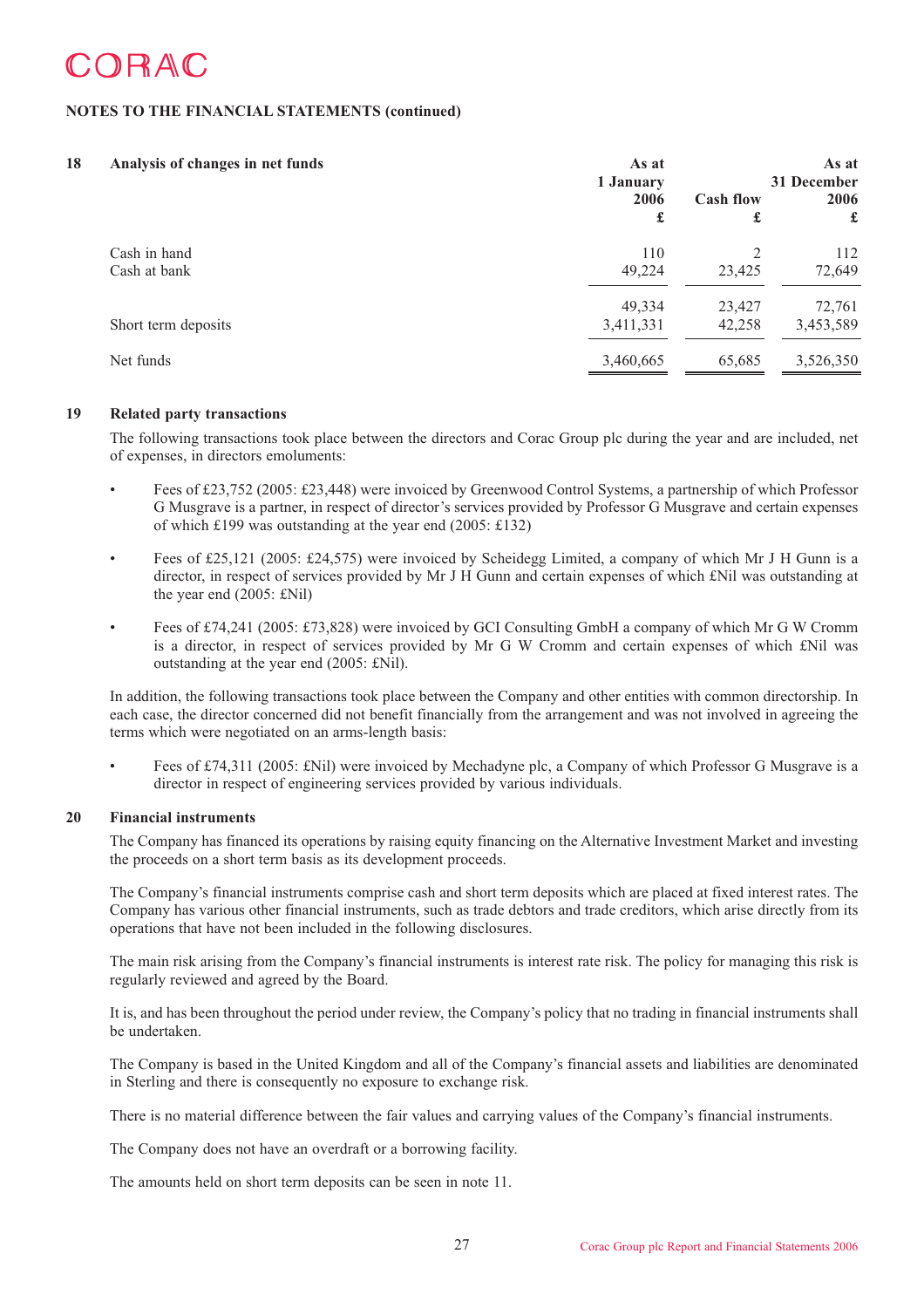# NOTES TO THE FINANCIAL STATEMENTS (continued)

| 21 | <b>Financial commitments</b>                                             | 2006    | 2005    |
|----|--------------------------------------------------------------------------|---------|---------|
|    | Annual commitments under operating leases are as follows:                | £       | £       |
|    | Land and buildings                                                       |         |         |
|    | Expiry date:                                                             |         |         |
|    | - between two and five years                                             | 150,000 |         |
|    | - after five years                                                       |         | 150.000 |
|    | At 31 December 2006 the Company had no capital commitments (2005: £Nil). |         |         |